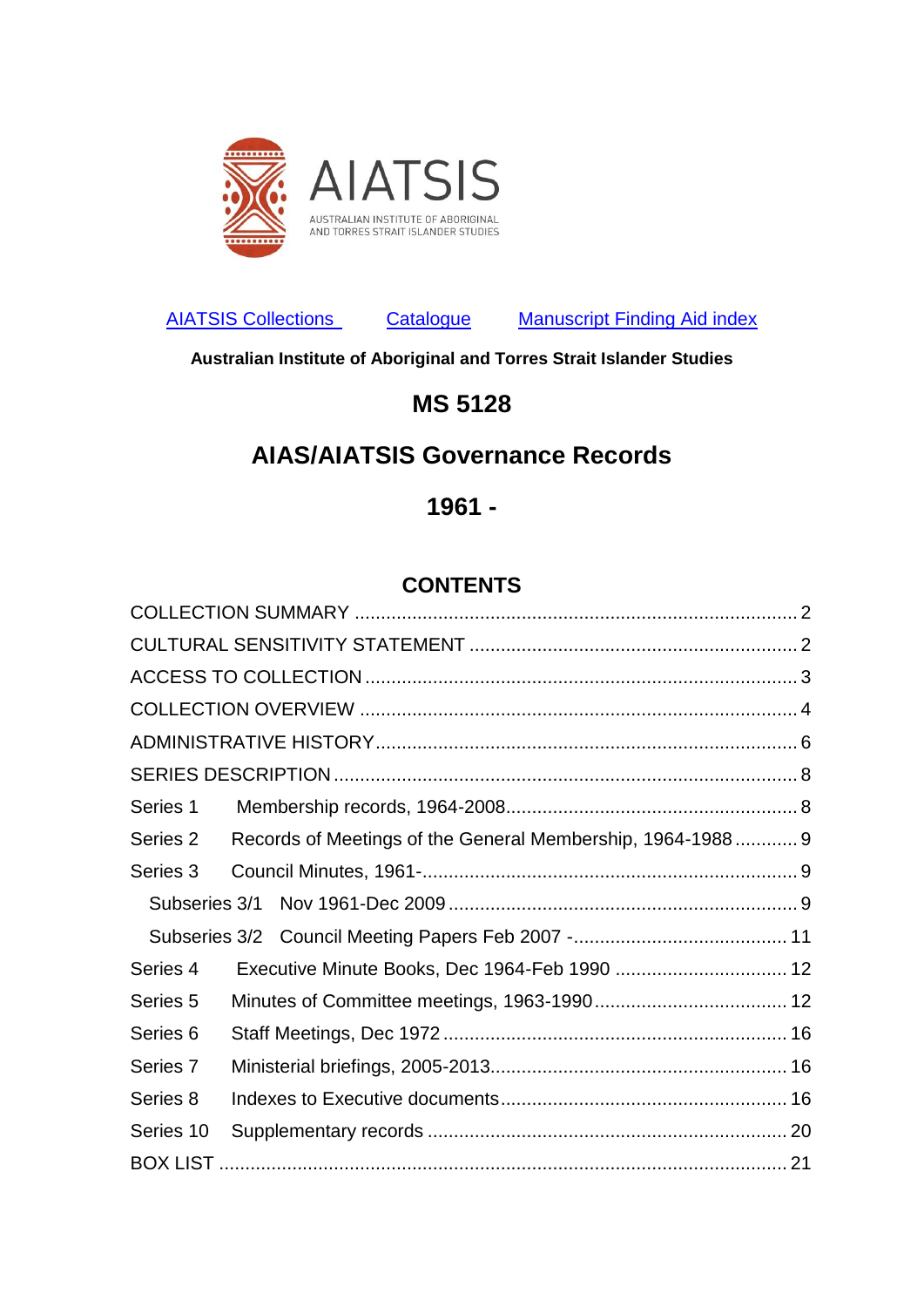### <span id="page-1-0"></span>**COLLECTION SUMMARY**

| Creator:              | <b>Australian Institute of Aboriginal and Torres Strait</b><br><b>Islander Studies</b> |
|-----------------------|----------------------------------------------------------------------------------------|
| Title:                | <b>AIAS/AIATSIS Governance Records</b>                                                 |
| <b>Collection no:</b> | <b>MS 5128</b>                                                                         |
| Date range:           | 1961-2013                                                                              |
| <b>Extent:</b>        | 7.2 shelf metres (33 Type 1 archives boxes &<br>3 outsize archives boxes)              |
| <b>Repository:</b>    | <b>Australian Institute of Aboriginal and Torres Strait</b><br><b>Islander Studies</b> |

## <span id="page-1-1"></span>**CULTURAL SENSITIVITY STATEMENT**

It is a condition of use of this finding aid, and of the collection described in it, that users ensure that any use of the information contained in it is sympathetic to the views and sensitivities of relevant Aboriginal and Torres Strait Islander peoples.

This includes:

### **Language**

Users are warned that this finding aid may contain words and descriptions which may be culturally sensitive and which might not normally be used in certain public or community contexts. Terms and descriptions which reflect the author's attitude, or that of the period in which the manuscript was written, and which may be considered inappropriate today in some circumstances, may also be used.

### **Deceased persons**

Users of this finding aid should be aware that, in some Aboriginal and Torres Strait Islander communities, seeing images of deceased persons in photographs, film and books or hearing them in recordings etc. may cause sadness or distress and in some cases, offend against strongly held cultural prohibitions.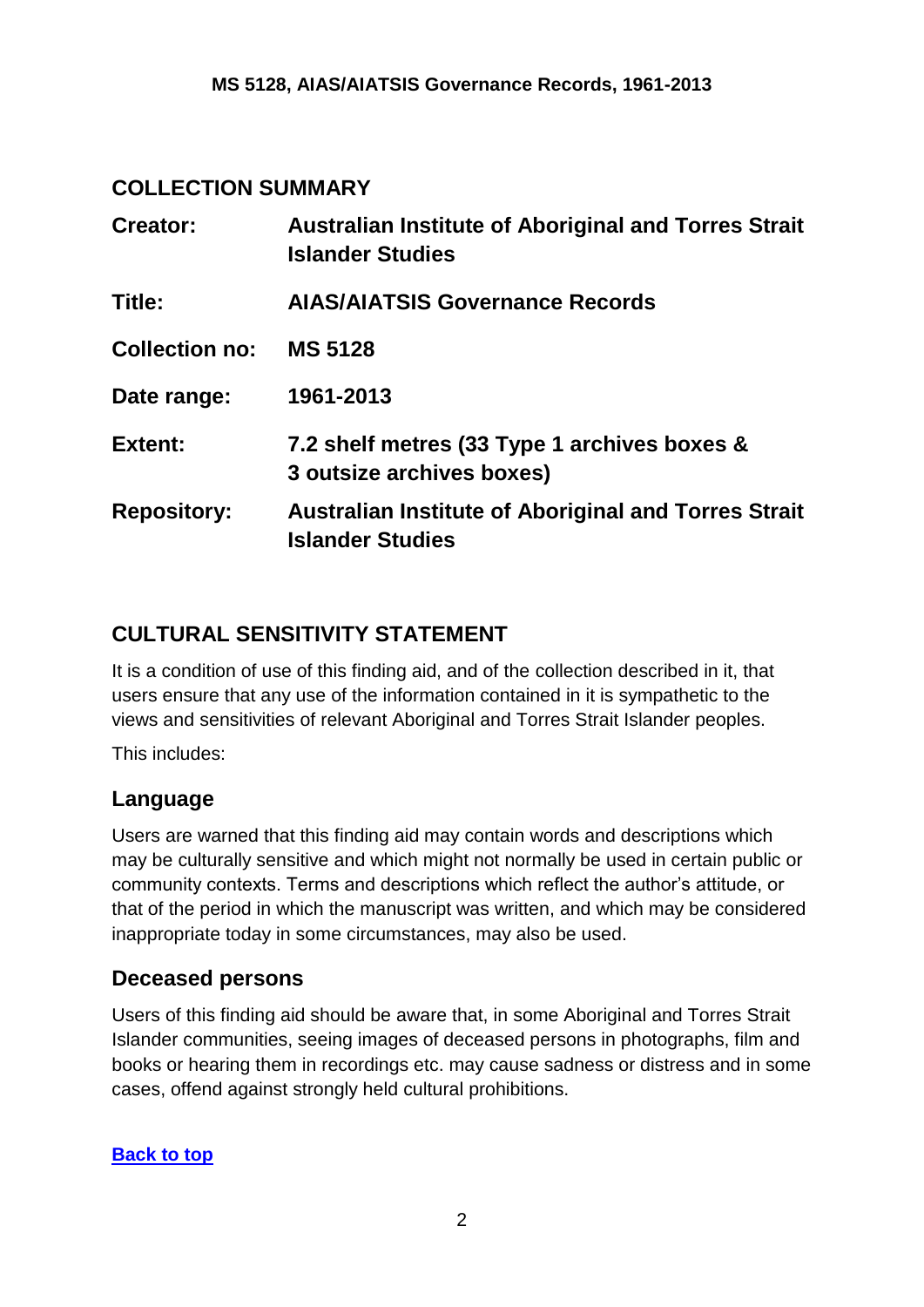# <span id="page-2-0"></span>**ACCESS TO COLLECTION**

### **Access and use conditions**

Users are advised that materials listed in this finding aid may be subject to access conditions required by Indigenous communities and/or depositors.

## **Copying and quotation**

Copying of, and quoting from, unpublished material may be subject to the conditions determined by the depositor of the manuscripts.

Where there are no conditions determined by the depositor, materials are provided for private study and use in accordance with the [Copyright Act 1968,](http://www.austlii.edu.au/au/legis/cth/consol_act/ca1968133/s51.html) Section 51.

## **Obtaining access, copying and quotation permissions**

In cases where these permissions are required they must be obtained in writing and must be signed. Further information can be found on the AIATSIS website on the [Ordering collection items](http://aiatsis.gov.au/collections/using-collection/ordering-collection-items) page. Contact Collections staff for further information.

Although Manuscripts are not available on Interlibrary loan, they may be available via document supply (photocopying), subject to access conditions, if they are already digitized.

[Email](mailto:collectionenquiry@aiatsis.gov.au#_blank) Collections Staff or telephone +61 2 6246 1182

#### **Access conditions**

Items within this collection are subject to the Archives Act 1983. Items become open access following a period of mandated closure. Information about the open access period is found here,<http://www.naa.gov.au/collection/fact-sheets/fs10.aspx>

Following the expiry of the closure period, the Executive Director, Collections' approval is then required for access, copying and quotation.

## **Preferred citation**

Items from this collection should be cited as, eg, Register of AIAS Members, 1964- 1977, AIAS/AIATSIS Governance Records, MS 5128, Series 1, Item 1.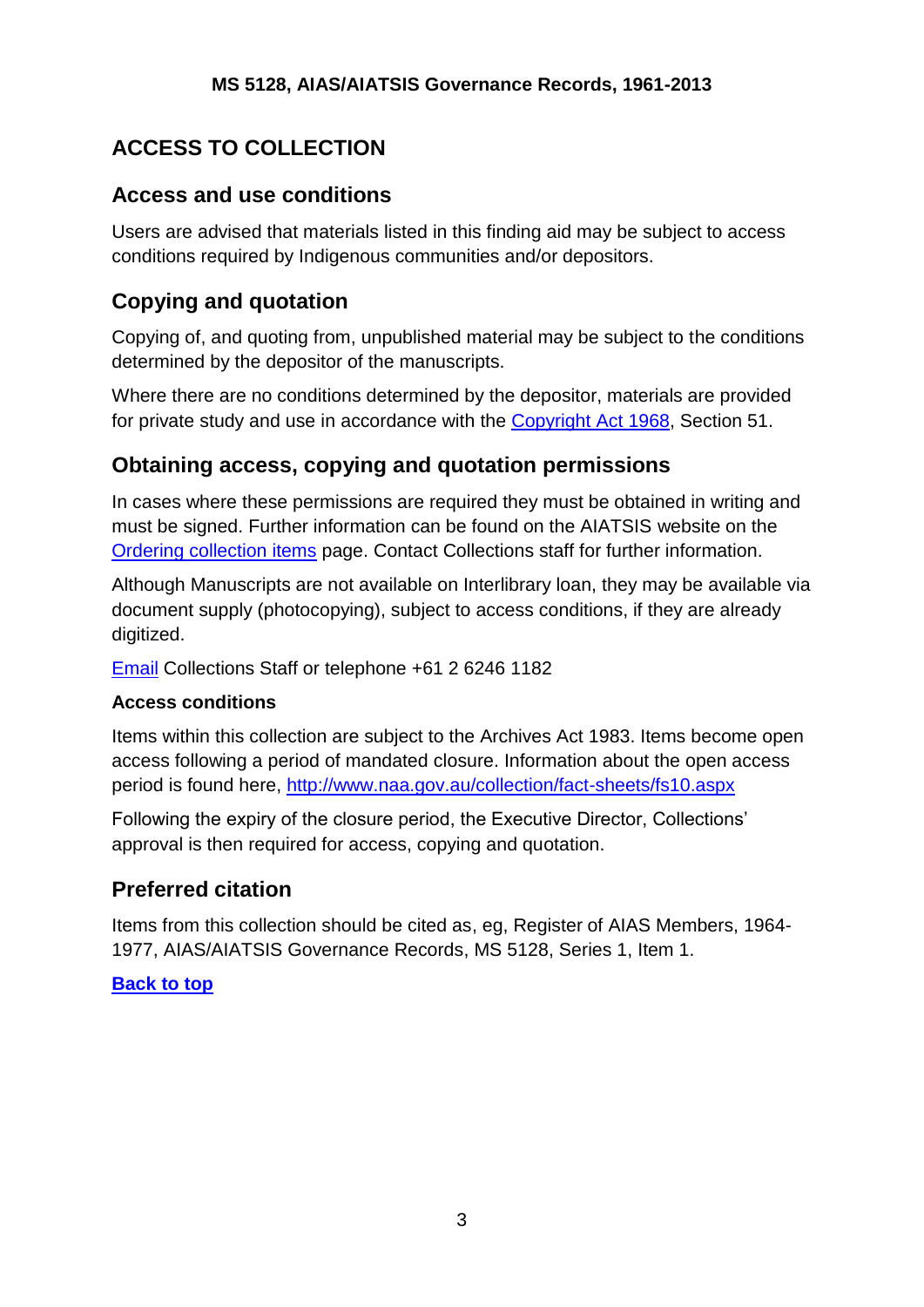# <span id="page-3-0"></span>**COLLECTION OVERVIEW**

### **Scope and contents note**

The first accrual of this record group, covering 1961 – 2013, was collected by Jacqueline Lambert. It consists of membership books, minute books of the general membership meetings, the Council, its Executive, Committees and staff, together with records of Ministerial briefings, executive documents and indexes to them, and some supplementary material.

Minutes and some related records of the following committees form the first accrual: Sub Committee on Membership, 1972-1973 Research and Membership Committee, 1965-1985 Research Committee, 1985-1986 Research Advisory Committee, 1990-2008 Library Committee, 1983-1986 Archiving Committee, May 1981 Material Culture Committee, 1973-1983 Sub-Committee on Options and Copyright, 1976-1980 Education Committee, 1974-1981 Education/Psychology/Linguistics Committee, 1982-1984 Sites of Significance Committee, 1973-1981 Sites Steering Committee, 1982-1988 Human Biology and Health Committee, 1973-1984 Aboriginal Advisory Committee, 1975-1981 Advisory Committee for the Arts, 1963-1984 Arts Committee, 1984 Publications Committee, 1977-1985 Uranium Impact Project Steering Committee, 1978-1984 Rock Art Committee, 1986-1990 Museum Planning Committee, 1972-1973 Traeger Park Sub-committee, 1978 Research Administration/Regionalisation Committee, 1984 Social Anthropology Committee, 1973-1984 Mining and Preservation of Aboriginal Antiquities and Sites, 1973 Advisory Committee on Linguistics, 1966-1983 Pre-history Committee, 1973-1983 Psychology Advisory Committee, 1973-1981 Ecology Advisory Committee, 1973-1977 History Committee, 1981-1984 Film Production Advisory Committee, 1966-1973 Review Task Force, 1982-1983

Processing the second accrual entailed renaming the collection from 'AIAS/AIATSIS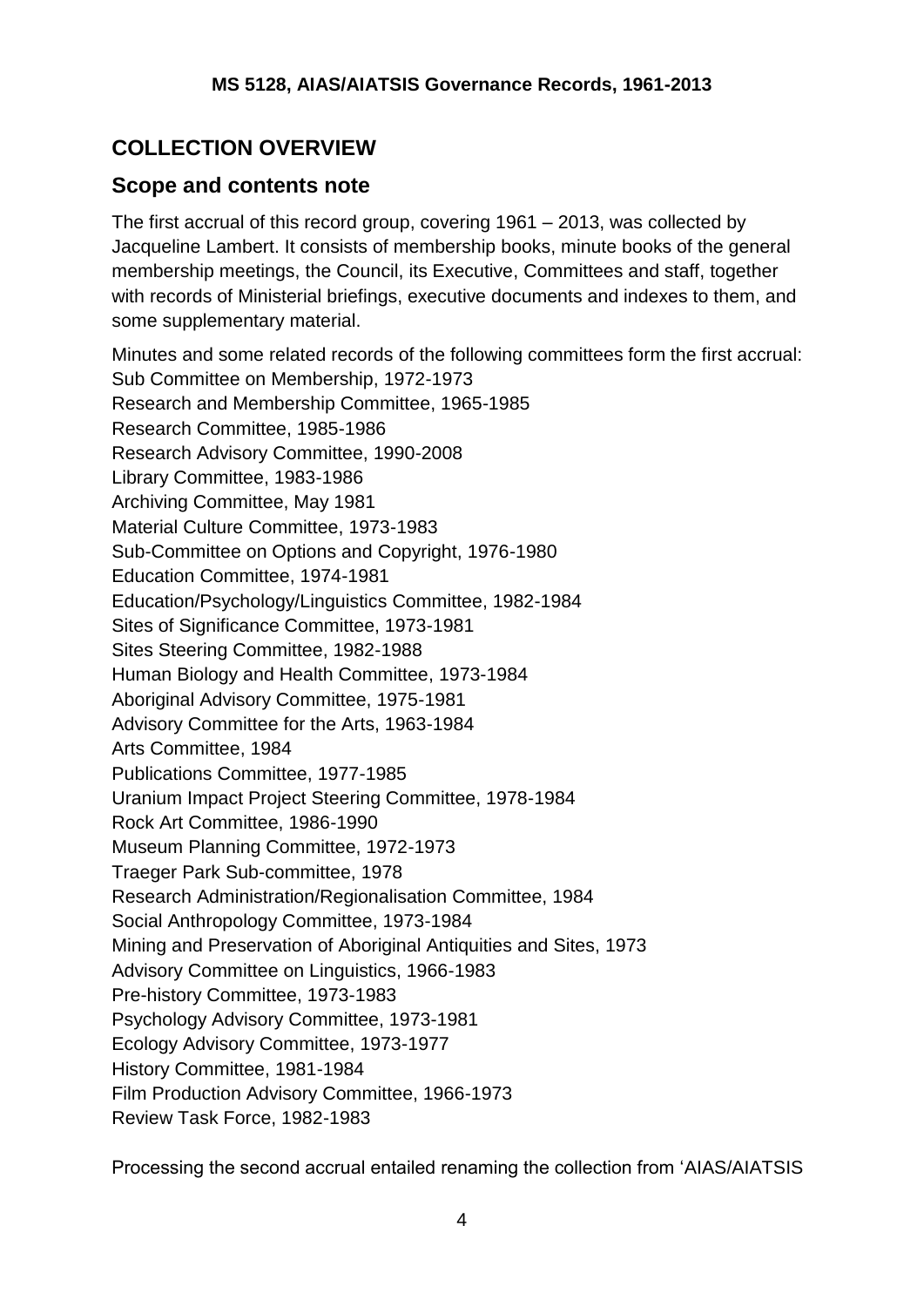Governance Records1961 – 2013' to 'AIAS/AIATSIS Governance Records 1961 – '. The second accrual solely comprises Council meeting papers, which have been added to Series 3.

There is date overlap between the first and second accruals.

Some of the sub-committees recorded in the first accrual had ceased functioning by the early 1980s. If transfers of ongoing or new subcommittee records are made in future, Series 5 will be expanded or new series created.

## **Provenance**

The 1961 – 2013 accrual of this record group was compiled by Jacquie Lambert for work on her thesis, *A history of the Australian Institute of Aboriginal Studies 1959- 1989* (2011), and transferred to AIATSIS Collections in January 2016.

The second accrual was transferred in 2018, and covers the period 2007 – early 2012.

There will be ongoing transfers, at times determined by the Executive support team.

## **Material separated from the collection**

No material has been separated from this collection.

## **Related material**

MS 4988, Jacqueline Lambert, *A History of the Australian Institute of Aboriginal Studies 1959-1989: an analysis of how Aboriginal and Torres Strait Islander people achieved control of a national research institute*, ANU, 2011

[MS 3782,](http://catalogue.aiatsis.gov.au/client/en_AU/internal/search/detailnonmodal.detail.mainpanel.fielddisplay.newsearch?qu=MS+3782) Records concerning the establishment of the Institute. Similar papers are held in the Stanner papers (MS 3752), the Wentworth papers (MS 3494) and the papers of Les Hiatt (MS 4129).

For a complete list of works by Jacquie Lambert, held in the Collection and for other related material consult **Mura®**, the AIATSIS catalogue.

**Important:** Before clicking on the links to the catalogue entries please read our [sensitivity message.](http://aiatsis.gov.au/collections/muraread.html#_blank)

## **Archivist's note**

As far as possible the arrangement of the records imposed by Jacqueline Lambert has been followed in arranging and describing the first accrual.

The second accrual was added to Series 3 as a subseries; this entailed renumbering the first accrual items as the first subseries. The Series was then re-named, from ['Council Minute Books, Nov 1961-Dec 2009'](#page-8-3) to 'Council Meeting Papers Nov 1961 – '.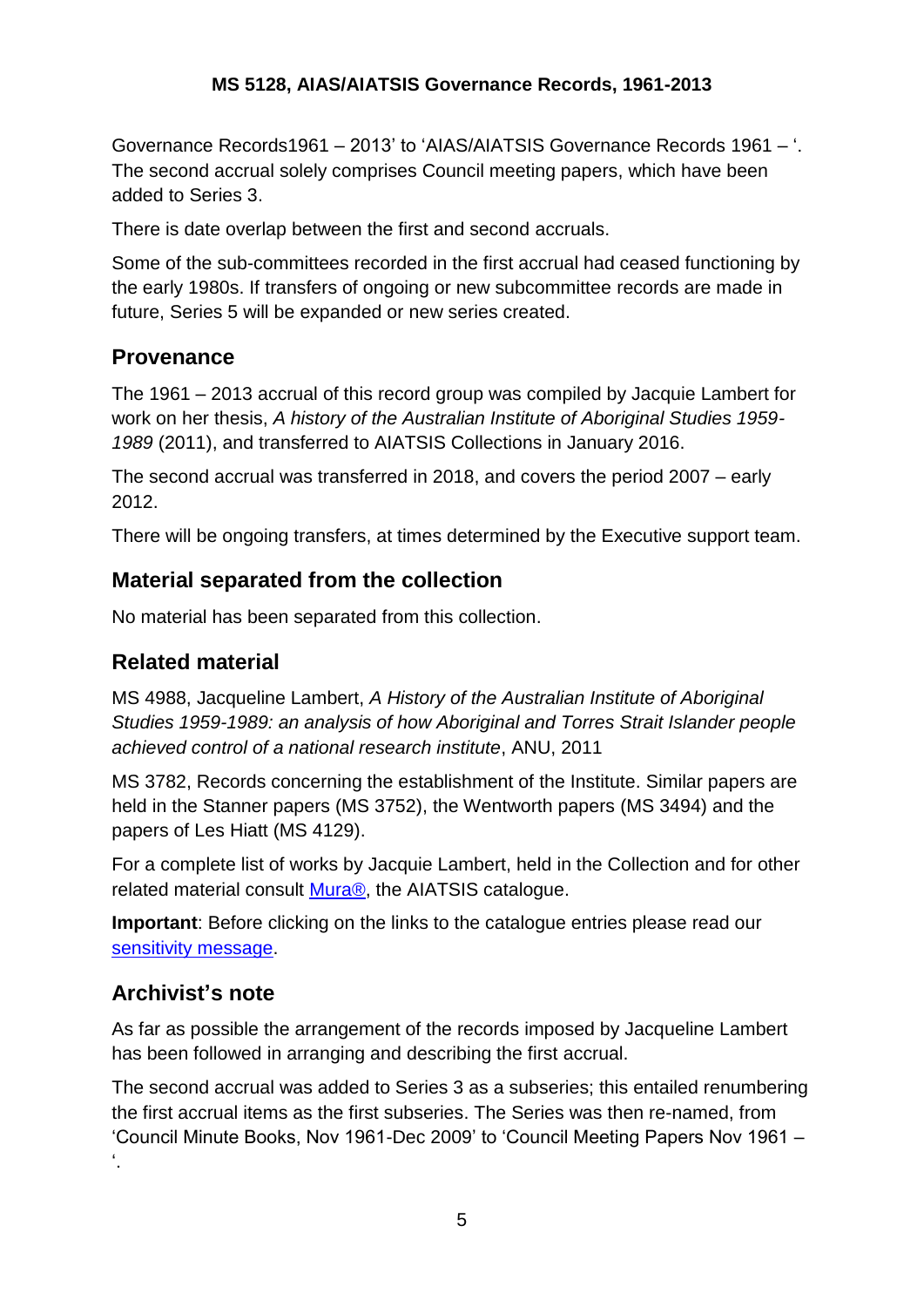#### **[Back to top](#page-0-0)**

## <span id="page-5-0"></span>**ADMINISTRATIVE HISTORY**

WC Wentworth prepared a preliminary exploratory paper, *An Australian Institute for Aboriginal Studies*, in 1959. In response, at the request of the Commonwealth Government, the Australian National University set up a working party chaired by Professor A D Trendall and, in 1961, Professor W E H Stanner convened a major conference on Aboriginal studies. In accordance with the recommendations of the conference the Government established an Interim Council.

In 1964 the Australian Institute of Aboriginal Studies (AIAS) was created by an Act of Parliament. The Institute was established with a foundation membership of 100. The founding Principal of the Institute was Frederick McCarthy. Its Council consisted of 21 members, primarily academics:

- Professor A D Trendall (Chairman)
- Professor A A Abbie Mr H C Giese Professor J A Barnes Mr Trevor A Jones Mr K Beazley, MP **Professor G Lawton** Professor R M Berndt Professor N W G Macintosh Senator H G Cant **Professor M G Marwick** Dr A Capell **Dr A Capell** Mr J McCusker Senator M C Cormack **Professor D W McElwain** Professor R M Crawford Mr D J Mulvaney Mr A F Der Dr S A Wurm Professor W R Geddes Mr W C Wentworth, MP

The Institute's principal function was to fund research by providing grants to workers who were based in universities, museums and other institutions. The grants stimulated scholarship in Indigenous studies in other Australian institutions and the research materials produced by grantees became the basis of the Institute's archival collections.

The number of Institute staff increased from 20 in 1971/72 to 70 in 1973/74, matching a steep increase in the Institute's budget (to \$1.5m). Staff numbers dropped to 57 in 1981/82, but the budget continued to increase (to \$3.1 in 1982/83). In 1973 the Institute began allocating research grants to Visiting Research Fellows located at the Institute, and commenced its own large scale research projects, such as a Sites Register which, by 1982, collated information on 15,000 sites.

A committee system was developed to assist in the management of the Institute, including the awarding of research grants. In December 1981 the Council began to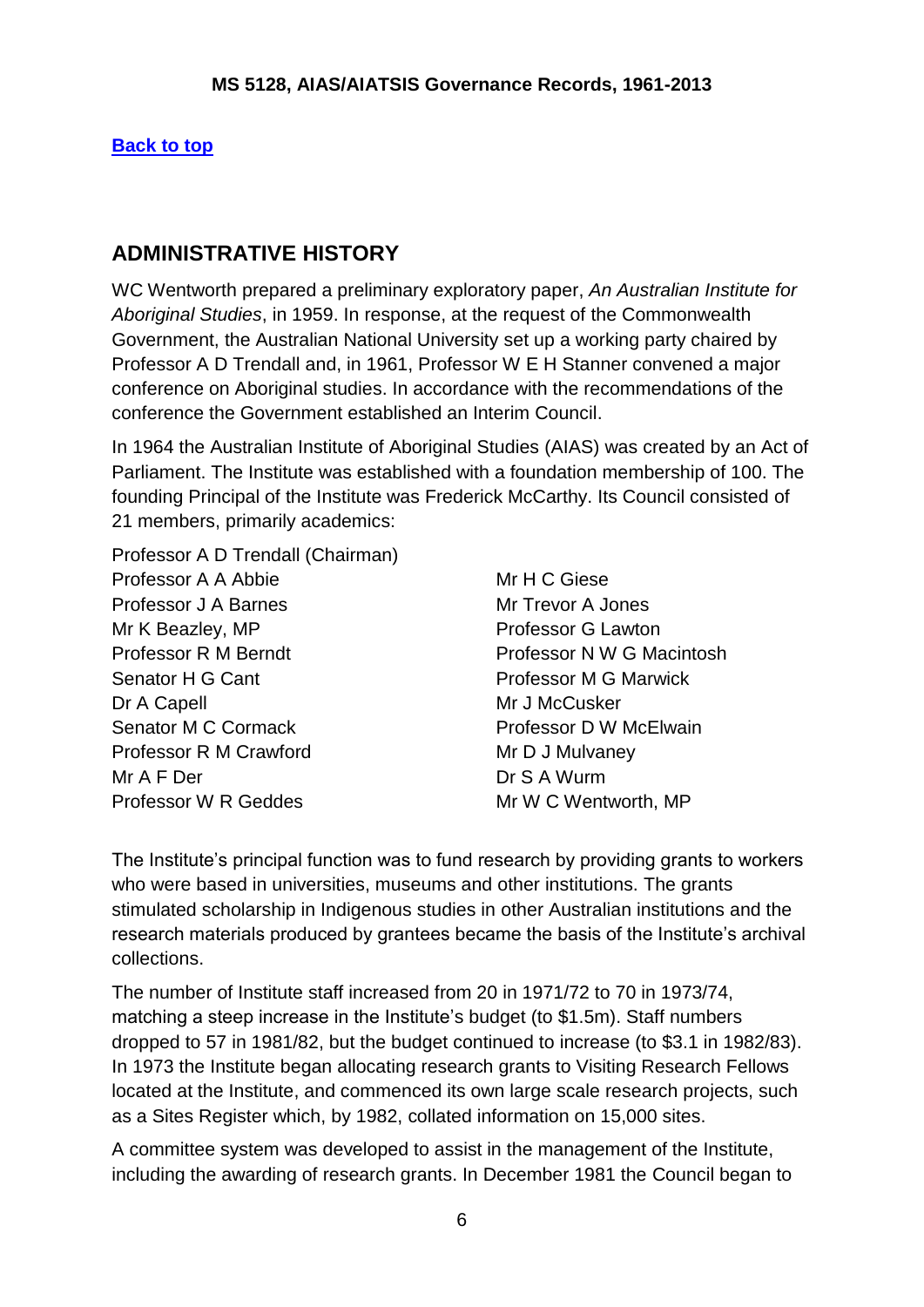re-structure the committee system. In 1985 all the standing committees, except the membership and research committee, were abolished in accordance with a recommendation of the Walsh Report (1982).

The first Aboriginal member joined the AIAS Council in 1970: Phillip Roberts, an Alawa man based in Darwin (subject of Douglas Lockwood's biography, *I, the Aboriginal*, 1962). An internal review, in response to the Eaglehawk and Crow criticism of 'intelligent parasitism' in 1974, concluded "that the Institute should aim to facilitate Aboriginal expertise and increased Aboriginal representation in membership, committees and staff positions. In 1974 there were two Aboriginal members, both on Council, and only 1 of the 163 associate members was Aboriginal. In 1982, four staff, including the Principal, five of the Council, 25 of 142 members, and 47 of 416 associates were Aboriginal" (Walsh Report, p.10).

The AIAS Act was replaced by the *Australian Institute of Aboriginal and Torres Strait Islander Studies Act* in 1989. The Act created a Research Advisory Committee and reduced the size of the Council from 23 to 9 members. In May 1990 the AIATSIS Council members were: Ken Colbung, Marcia Langton, Nicolas Peterson, Robert Tonkinson (elected members) and Isaac Brown, Elsa Day, Michael Dodson, Michael Williams (appointed members).

The *Australian Institute of Aboriginal and Torres Strait Islander Studies Act (1989)*  was amended in 2016 by the *Australian Institute of Aboriginal and Torres Strait Islander Studies Amendment Act,* to enable updated governance arrangements and an expanded remit, including the provision of advice to government.

Members of the AIATSIS Council are now predominately Aboriginal or Torres Strait Island people, reflecting the diverse nature of contemporary Aboriginal and Torres Strait Islander cultures and issues. Aboriginal, Torres Strait Islander, non-Indigenous scholars and Indigenous community members and researchers all contribute to AIATSIS' collections and research materials.

#### References:

RJ Walsh, *Report of the Review of the Australian Institute of Aboriginal Studies*, Canberra, AGPS, Sep 1982

AIATSIS website, <https://aiatsis.gov.au/about-us/our-history>

National Archives of Australia, RecordSearch,

[https://recordsearch.naa.gov.au/SearchNRetrieve/Interface/SearchScreen](https://recordsearch.naa.gov.au/SearchNRetrieve/Interface/SearchScreens/BasicSearch.aspx) [s/BasicSearch.aspx](https://recordsearch.naa.gov.au/SearchNRetrieve/Interface/SearchScreens/BasicSearch.aspx) (August 2017)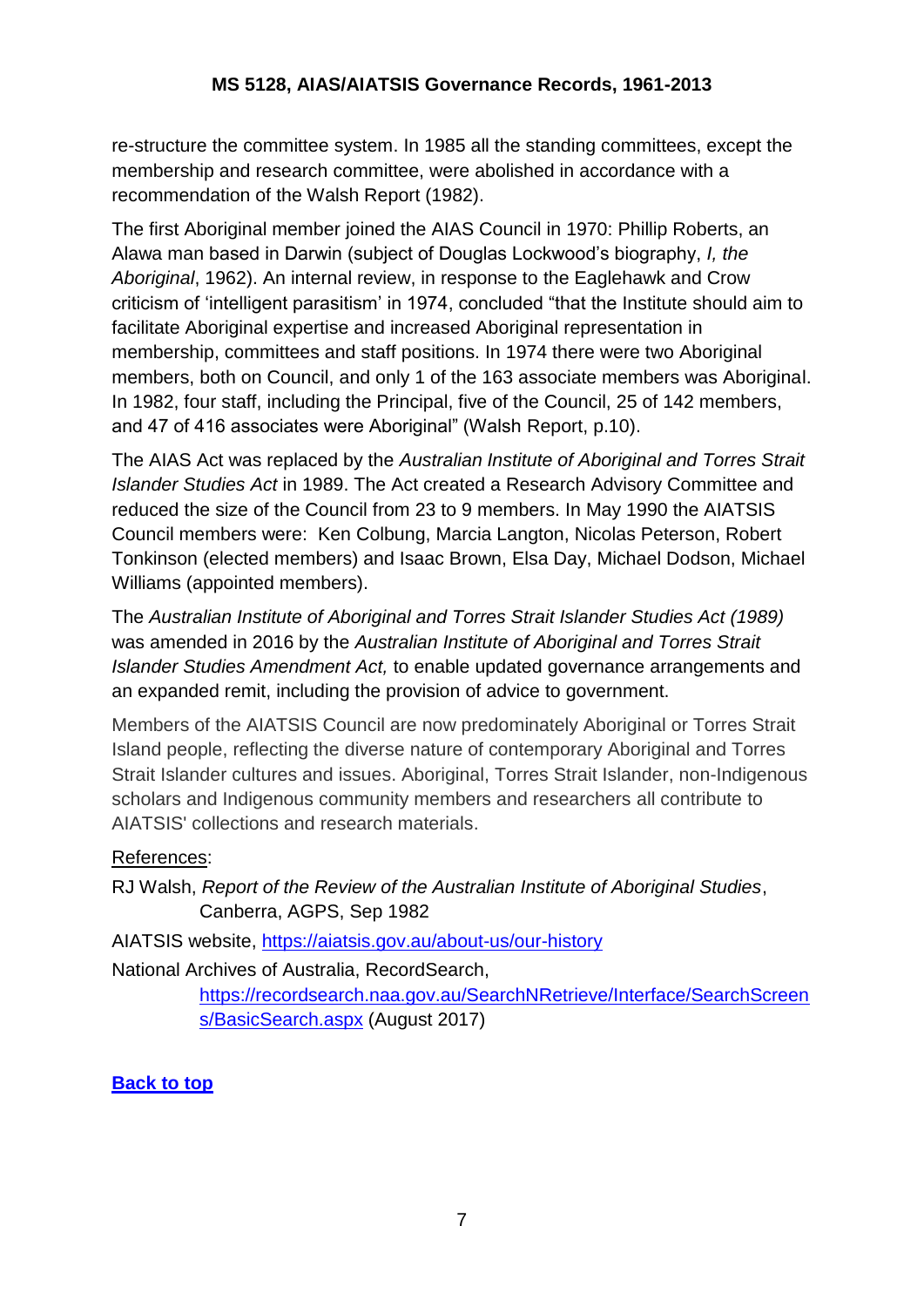## <span id="page-7-0"></span>**SERIES DESCRIPTION**

<span id="page-7-1"></span>

| <b>Series 1</b> | Membership records, 1964-2008                                                                                                                                                                                                                                                                                                                                                                                                                                                                                                                                                                                                                                                                                                                                                                                                                                                                                                                  |
|-----------------|------------------------------------------------------------------------------------------------------------------------------------------------------------------------------------------------------------------------------------------------------------------------------------------------------------------------------------------------------------------------------------------------------------------------------------------------------------------------------------------------------------------------------------------------------------------------------------------------------------------------------------------------------------------------------------------------------------------------------------------------------------------------------------------------------------------------------------------------------------------------------------------------------------------------------------------------|
|                 | Membership books, 3 vols, listing Members of Council and<br>Committees, 20 Nov 1964-4 Dec 2008                                                                                                                                                                                                                                                                                                                                                                                                                                                                                                                                                                                                                                                                                                                                                                                                                                                 |
| <b>Items</b>    |                                                                                                                                                                                                                                                                                                                                                                                                                                                                                                                                                                                                                                                                                                                                                                                                                                                                                                                                                |
| MS 5128/1/1     | Register of AIAS Members, 1964-1977<br>1 volume, holding:<br>Lists of Council Members and attendance records for<br>meetings, 20 Nov 1964-30 Mar 1968, 29 May 1968-31 Mar<br>1977<br>Foundation Members, Members appointed Section 7 (2), 4<br>$\bullet$<br>Sep 1964-19 Dec 1975<br>Members elected under Section 7(4) and the attendance<br>$\bullet$<br>records for elected members at various general meeting<br>meetings, 15 Oct 1964-17 Sep 1971<br>Associate Members, 10 Sep 1965-17 Sep 1971 and 26 May<br>$\bullet$<br>1974-19 May 1976<br>Corresponding Members, 24 Mar 1972-20 Apr 1974<br>$\bullet$<br>Council Members from Nov 1967 and attendance records<br>for meetings held, 29 May 1968-28 May 1970, Council<br>Meetings 1970-1972, and attendance records from 25 Sep<br>1970-19 May 1976,<br>Council Members as at 1 Jul 1976 and attendance records<br>$\bullet$<br>held for meetings on 28/29 Oct 1976-31 Mar/1 Apr 1977. |
| MS 5128/1/2     | Together with a letter from J.G. Gorton (Minister-in-Charge) to<br>Professor Trendall, 27 Jun 1964, re: Appointment of persons as<br>Foundation Members of AIATSIS, Ts., 2 loose copies, inserted<br>in front of the volume, with Statement of Types of Members as<br>at Aug 1975, and PABX Equipment breakdown estimate of<br>costs, Pencil comment: Fox + Dixon to be added in Members<br>list 12/6, last 11 loose pages at back of the book lists various<br>types of membership details.<br>Register of AIATSIS Members, 1964-2008                                                                                                                                                                                                                                                                                                                                                                                                         |
|                 | 1 volume, indexed, with the following inserts:<br>AIAS regulations re Institute Membership, 1964, 1p., p/c<br>Clyde Holding to Professor Mulvaney, 11 Apr 1984, re<br>٠<br>increase in maximum number of Institute members,<br>together with Department of Aboriginal Affairs Minute Paper                                                                                                                                                                                                                                                                                                                                                                                                                                                                                                                                                                                                                                                     |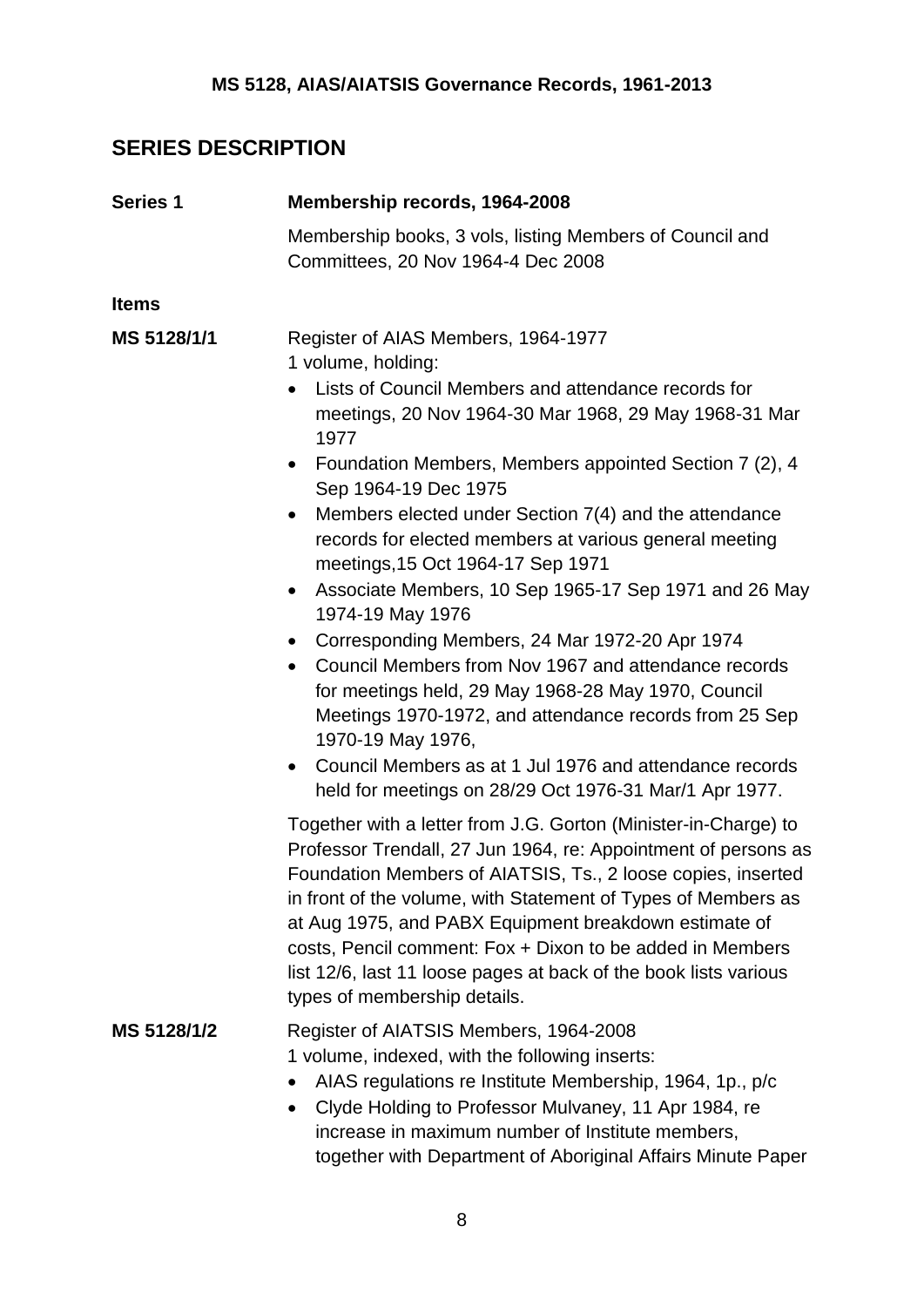<span id="page-8-3"></span><span id="page-8-2"></span><span id="page-8-1"></span><span id="page-8-0"></span>

|                      | for Executive Council, 1984, recommending the increase<br>(inserted in front cover)<br>various Member Records, 15 forms, loose, inserted toward<br>$\bullet$<br>the back of the volume                                                                                                                                                                                                                                           |
|----------------------|----------------------------------------------------------------------------------------------------------------------------------------------------------------------------------------------------------------------------------------------------------------------------------------------------------------------------------------------------------------------------------------------------------------------------------|
| MS 5128/1/3          | Register of AIATSIS Members, 2001-2008<br>1 volume, indexed                                                                                                                                                                                                                                                                                                                                                                      |
| <b>Back to top</b>   |                                                                                                                                                                                                                                                                                                                                                                                                                                  |
| <b>Series 2</b>      | Records of Meetings of the General Membership, 1964-<br>1988                                                                                                                                                                                                                                                                                                                                                                     |
|                      | Agendas and Minutes of Meetings of General Membership,<br>15/16 October 1964-19 May 1988                                                                                                                                                                                                                                                                                                                                         |
| <b>Items</b>         |                                                                                                                                                                                                                                                                                                                                                                                                                                  |
| MS 5128/2/1/1        | General Meetings Minute Book, 15/16 Oct 1964-19 May 1988,<br>1 volume.                                                                                                                                                                                                                                                                                                                                                           |
| MS 5128/2/1/2        | Minutes of General Meeting, 15-16 October 1964,<br>Ts., 40pp., inserted into General Meetings Minute Book, above.                                                                                                                                                                                                                                                                                                                |
| MS 5128/2/2          | Meetings Attendance Register, 3 May 1982-May 1988<br>Attendance at General, Council and Steering Committee<br>Meetings, May 1982- May 1988.<br>(No date given for attendance list on the first four pages.)                                                                                                                                                                                                                      |
| <b>Back to top</b>   |                                                                                                                                                                                                                                                                                                                                                                                                                                  |
| <b>Series 3</b>      | <b>Council Minutes, 1961-</b><br>This series comprises two subseries which are formed by<br>ongoing deposits of Council minutes. The subseries have been<br>created rather artificially according to format and accrual: the<br>first subseries items are minute books which span a number of<br>meetings. The items in the second subseries, created with the<br>first accrual in 2018, are the papers for individual meetings. |
| <b>Subseries 3/1</b> | Nov 1961-Dec 2009<br>Council meetings, Nov 1961-Dec 2009, including: Financial<br>Reports, 1980/81-2001/02; Forward Estimate Summaries,<br>1979/80-2008/09; Applications for Grants, 1968-2003; and the<br>AIATSIS Corporate Plan 2008-2010.                                                                                                                                                                                     |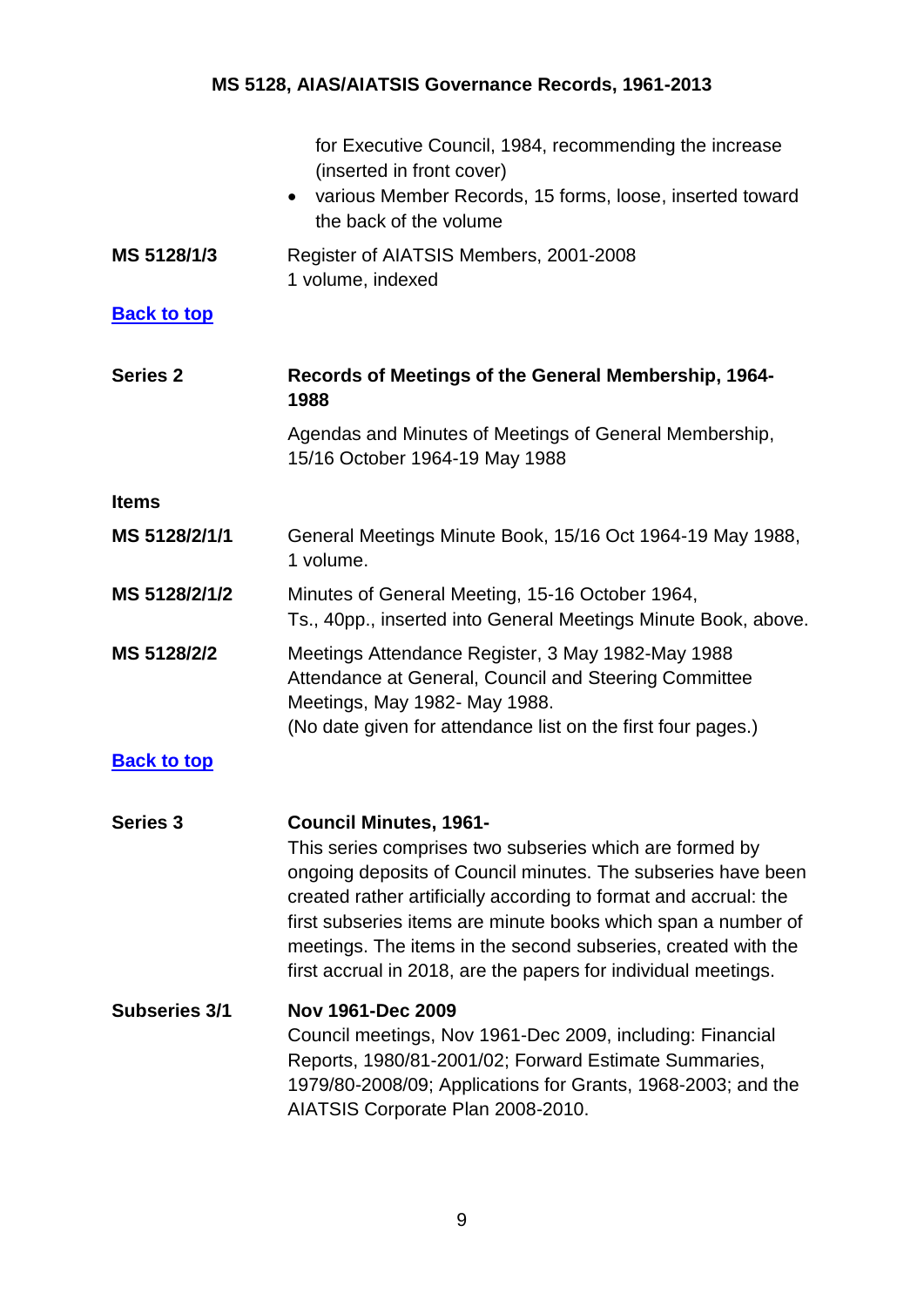#### **Items**

| MS 5128/3/1/1  | Council 1, Minute Book, 22 Nov 1961 (Preliminary Meeting) -<br>18 Mar 1966<br>Note: The set of minutes of meeting, 27 Sep 1968, has been<br>struck out with a black marker.<br>Binding in poor condition.                                                                                                                                                                                                                                                                                                                               |
|----------------|-----------------------------------------------------------------------------------------------------------------------------------------------------------------------------------------------------------------------------------------------------------------------------------------------------------------------------------------------------------------------------------------------------------------------------------------------------------------------------------------------------------------------------------------|
| MS 5128/3/1/2  | Council 2, Minute Book, 18 Mar 1966-31 Mar/1 Apr 1977<br>(Index annotated in pencil.)                                                                                                                                                                                                                                                                                                                                                                                                                                                   |
| MS 5128/3/1/3  | Council 3, Minute Book, 31 Mar/1 Apr 1977-1/2 October 1981<br>(New Acton House premises opened by Minister for Aboriginal<br>Affairs, the Hon. RI Viner, 31 March 1977, mentioned at the<br>end of the agenda for the first meeting of Council, 31 Mar/1 Apr<br>1977.)                                                                                                                                                                                                                                                                  |
| MS 5128/3/1/4  | Council 4, Minute Book, 17/18 Dec 1981 to 1/2 Mar 1984<br>(Pasted towards end of book is a letter from Professor John<br>Mulvaney, AIAS Chair, to Minister Clyde Holding, 7 Nov 1983.<br>Also, there is a letter from Minister Holding to Chairman<br>Mulvaney, 28 Feb 1984 and notes titled, 'Minister's<br>Consideration of Walsh Recommendations at meetings with<br>AIAS on 2, 19 and 25 May 1983').<br>(A page listing 'Membership – Nomination Received' and<br>'Proposed/Seconder' pasted to inside back cover page of<br>book). |
| MS 5128/3/1/5  | Council 5, Minute Book, 11 May 1984-10/11 Mar 1988                                                                                                                                                                                                                                                                                                                                                                                                                                                                                      |
| MS 5128/3/1/6  | Council 6, Minute Book, 10/11 Mar 1988 -20 Jun 1991                                                                                                                                                                                                                                                                                                                                                                                                                                                                                     |
| MS 5128/3/1/7  | Council 7, Minute Book, 4 Oct 1991-8 Oct 1993                                                                                                                                                                                                                                                                                                                                                                                                                                                                                           |
| MS 5128/3/1/8  | Council 8, Minute Book, 8 Oct 1993-13 Oct 1995                                                                                                                                                                                                                                                                                                                                                                                                                                                                                          |
| MS 5128/3/1/9  | Council 9, Minute Book, 13 Oct 1995-16/18 May 1997                                                                                                                                                                                                                                                                                                                                                                                                                                                                                      |
| MS 5128/3/1/10 | Council 10, Minute Book, 17/19 Jul 1997-4/5 Nov 1999                                                                                                                                                                                                                                                                                                                                                                                                                                                                                    |
| MS 5128/3/1/11 | Council 11, Minute Book, 4/5 Nov 1999-29/30 May 2003                                                                                                                                                                                                                                                                                                                                                                                                                                                                                    |
| MS 5128/3/1/12 | Council 12, Minute Book, 29/30 May 2003-3/4 May 2007                                                                                                                                                                                                                                                                                                                                                                                                                                                                                    |
| MS 5128/3/1/13 | Council 13, Minute Book, 3/4 May 2007-3/4 Dec 2009                                                                                                                                                                                                                                                                                                                                                                                                                                                                                      |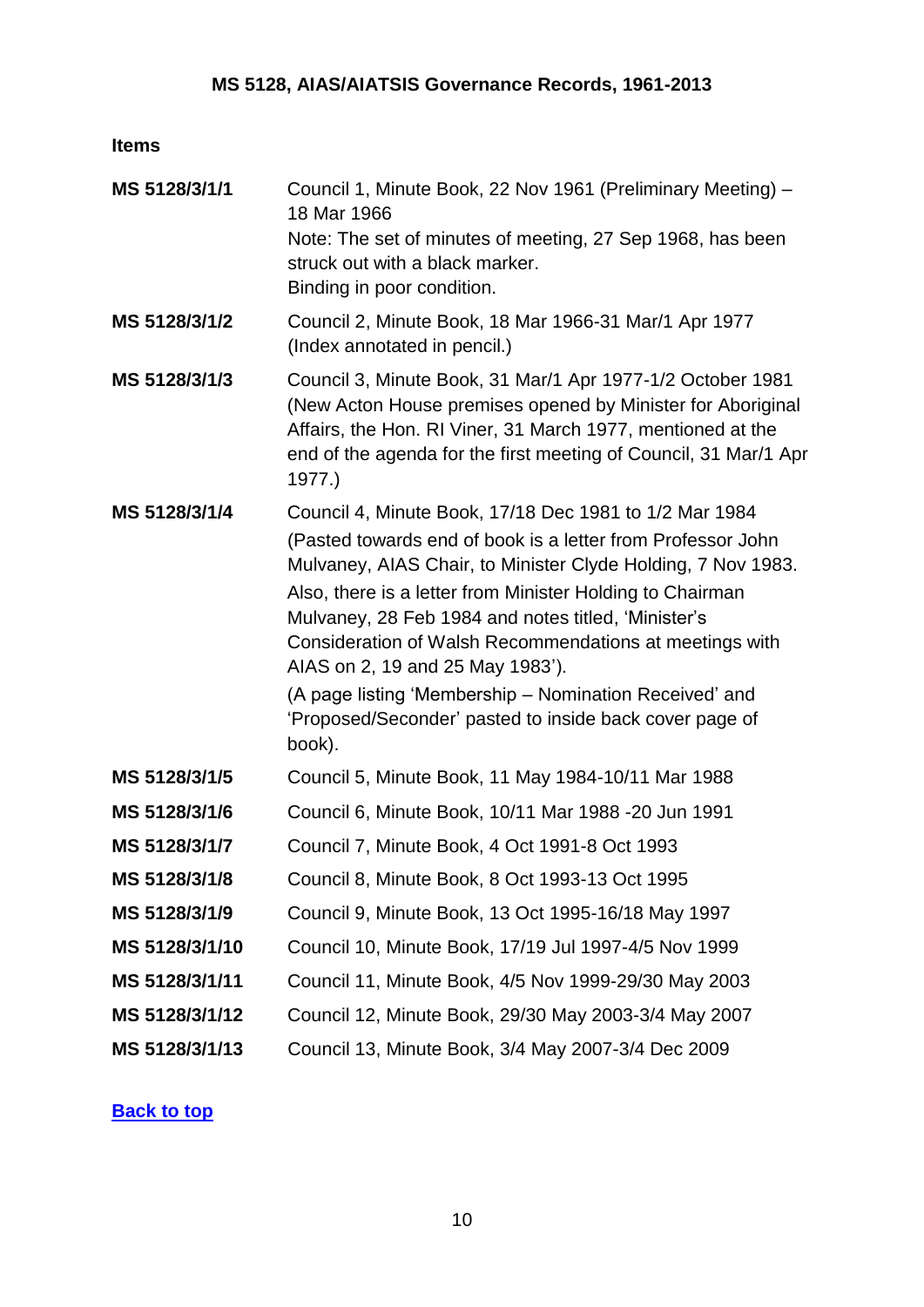<span id="page-10-0"></span>**Subseries 3/2 Council Meeting Papers Feb 2007 -** Items 1 – 22 in this subseries were transferred to MS 5128 in 2018. It comprises the package of papers produced for each Council meeting rather than a set of minute books. Many items include notes taken in shorthand during the meeting. It is anticipated that future transfers of Council papers will be added to this subseries. There is some overlap between the first accrual in this subseries and items in subseries 1.

> Many of the items in this subseries have been housed in two enclosures, due to the bulk of the items.

**Items**

- **MS 5128/3/2/1** Council Orientation 22 Aug 2006 Canberra
- **MS 5128/3/2/2** 6-8 Dec 2006
- **MS 5128/3/2/3** 21-22 Feb 2007
- **MS 5128/3/2/4** 3-4 May 2007
- **MS 5128/3/2/5** 17 Aug 2007
- **MS 5128/3/2/6** 6-7 Dec 2007, Pts 1&2
- **MS 5128/3/2/7** 29-29 Feb 2008
- **Ms 5128/3/2/8** 29-30 May 2008, Pts 1&2
- **MS 5128/3/2/9** 22 Aug 2008
- **MS 5128/3/2/10** 26 Feb 2009
- **MS 5128/3/2/11** Meeting papers 11-12 Jun 2009, Pts 1&2
- **MS 5128/3/2/12** 3-4 Dec 2009
- **MS 5128/3/2/13** 4-5 Mar 2010, Pts 1&2
- **MS 5128/3/2/14** 9-11 Jun 2010, Pts 1&2
- **MS 5128/3/2/15** 17 Aug 2010 Broome
- **MS 5128/3/2/16** 9-10 Dec 2010 Canberra
- **MS 5128/3/2/17** Mar 2011
- **MS 5128/3/2/18** May 2011 Pts 1&2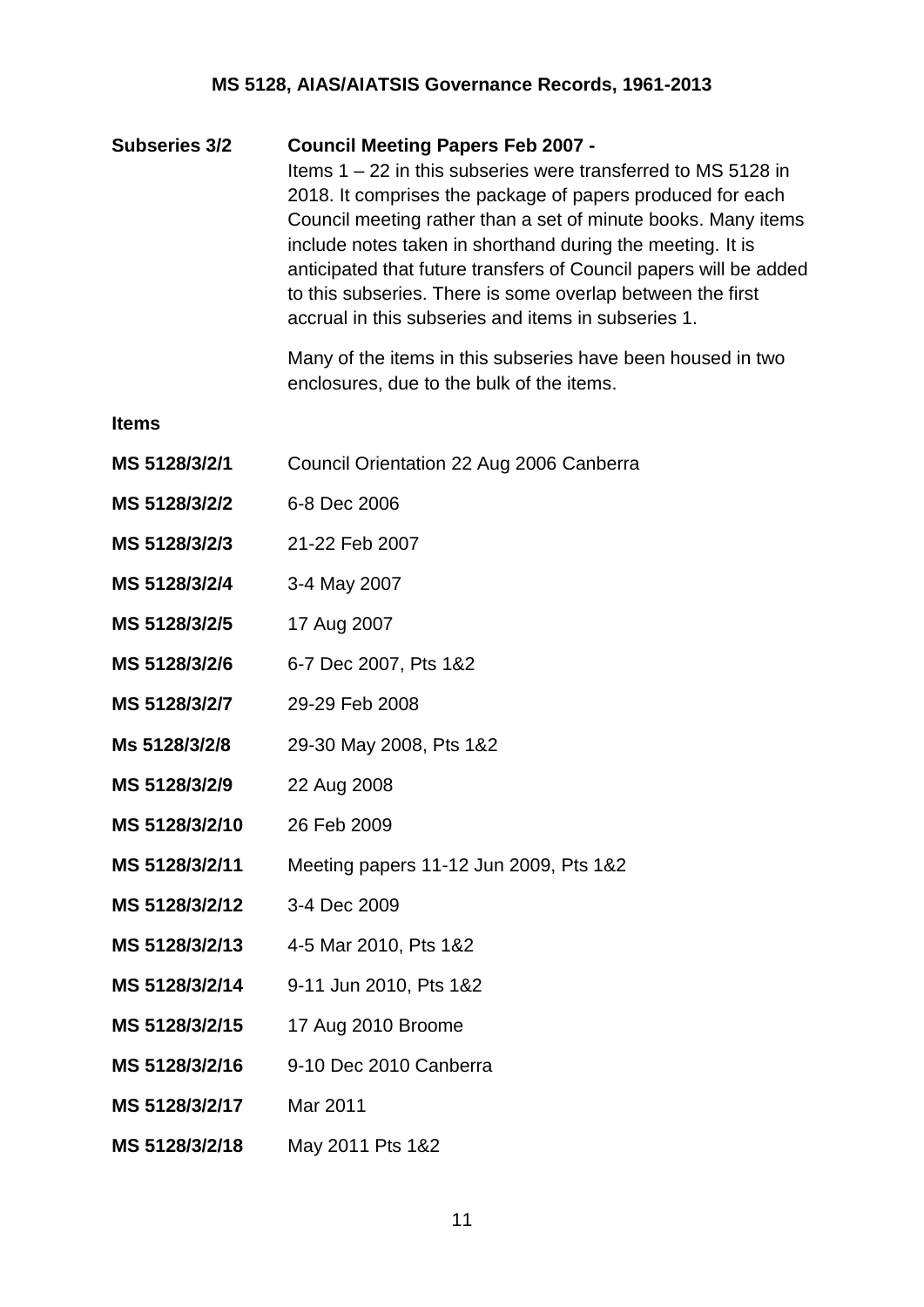- **MS 5128/3/2/19** Aug 2011, Pts 1&2
- **MS 5128/3/2/20** Dec 2011
- **MS 5128/3/2/21** Mar 2012 Pts 1&2
- **MS 5128/3/2/22** Agenda item 5.3, 8-9 Aug 2012

#### **[Back to top](#page-0-0)**

<span id="page-11-0"></span>

| <b>Series 4</b>    | <b>Executive Minute Books, Dec 1964-Feb 1990</b>                                                                                                                                                                                                                                                                                                |
|--------------------|-------------------------------------------------------------------------------------------------------------------------------------------------------------------------------------------------------------------------------------------------------------------------------------------------------------------------------------------------|
|                    | Includes: Minutes of Executive and Finance Committee<br>meetings, Executive Committee meetings, Minutes of Special<br>Joint meeting of the Executive Committee and the Research<br>and Publications Committee, Draft Forecast Estimates, Draft<br>Proposed Budgets, and Suggested Amendments to AIAS<br>Rules as agreed by Executive Committee. |
| <b>Items</b>       |                                                                                                                                                                                                                                                                                                                                                 |
| MS 5128/4/1        | Executive and Finance Committee minutes, 15 Dec 1964-6 Oct<br>1977                                                                                                                                                                                                                                                                              |
|                    | (Loose page in poor condition inside front cover.)                                                                                                                                                                                                                                                                                              |
| MS 5128/4/2        | Executive Committee minute book, Vol.2, 16 Nov 1977 to 31<br>August 1982                                                                                                                                                                                                                                                                        |
| MS 5128/4/3        | Executive Committee Minute Book, Vol.3, 31 Aug 1982-28 Feb<br>1985                                                                                                                                                                                                                                                                              |
| MS 5128/4/4        | Executive Minute Book, Vol.4, 28 Feb 1985-16 Jan 1988                                                                                                                                                                                                                                                                                           |
| MS 5128/4/5        | Executive Minute Book, Vol.5, 6 Jan 1983-8 Feb 1990                                                                                                                                                                                                                                                                                             |
| <b>Back to top</b> |                                                                                                                                                                                                                                                                                                                                                 |
| <b>Series 5</b>    | <b>Minutes of Committee meetings, 1963-1990</b>                                                                                                                                                                                                                                                                                                 |
|                    | Minutes of Standing Committee and Subcommittee meetings,<br>1963-1990, and record of the Review Task Force, 1982-1983.                                                                                                                                                                                                                          |
| <b>Items</b>       |                                                                                                                                                                                                                                                                                                                                                 |
| MS 5128/5/1        | Sub Committee on Membership, Minute Book, 8 Nov 1972-2<br>Mar 1973                                                                                                                                                                                                                                                                              |

<span id="page-11-1"></span>**MS 5128/5/2** Research and Membership Committee, Minute Book, 18 Feb 1965-15 Oct 1976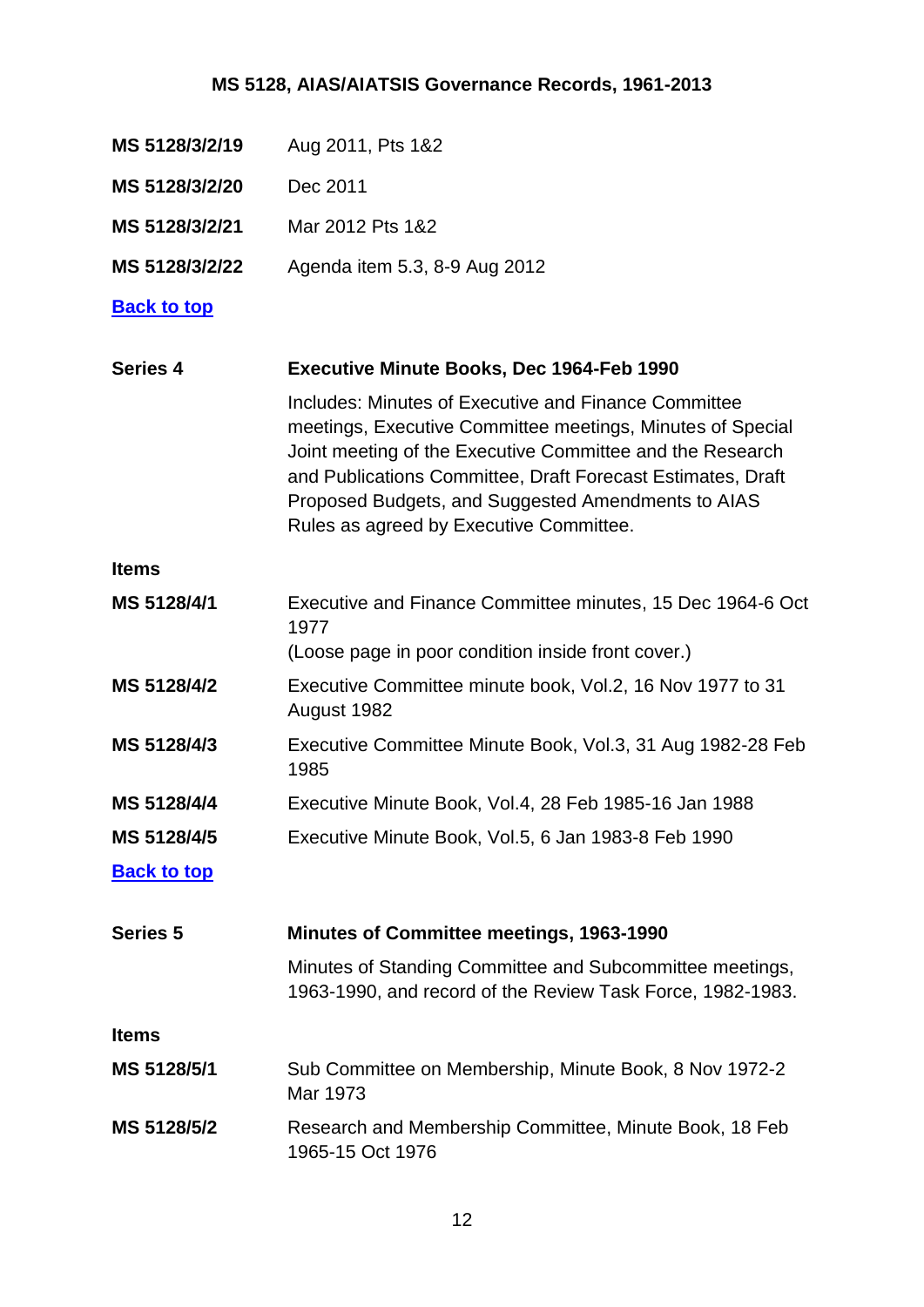| MS 5128/5/3  | Research and Membership Committee, Minute Book, Book 2,<br>17/18 Mar 1977-28 Mar 1985                                                                                                                                                                                                                                                              |
|--------------|----------------------------------------------------------------------------------------------------------------------------------------------------------------------------------------------------------------------------------------------------------------------------------------------------------------------------------------------------|
| MS 5128/5/4  | Research Committee, Minute Book, Book 3, 28 Mar 1985-30<br>Sep/-1 Oct 1986                                                                                                                                                                                                                                                                         |
| MS 5128/5/5  | Research Advisory Committee, Minute Book, 4/5 Oct 1990-<br>19/21 Sep 1994                                                                                                                                                                                                                                                                          |
| MS 5128/5/6  | Research Advisory Committee, Minute Book, 23/24 Mar 1995-<br>21/22 Sep 1998                                                                                                                                                                                                                                                                        |
| MS 5128/5/7  | Research Advisory Committee, Minute Book No.3, 21/22 Sep<br>1998-28/30 Apr 2003                                                                                                                                                                                                                                                                    |
| MS 5128/5/8  | Research Advisory Committee, Minute Book No.4, 28/30 Apr<br>2003-5 Nov 2007                                                                                                                                                                                                                                                                        |
| MS 5128/5/9  | Research Advisory Committee, Minute Book No.5, 17/18 Apr<br>2008-19 Sep 2008                                                                                                                                                                                                                                                                       |
| MS 5128/5/10 | Library Committee, Minute Book, 9 Mar 1983-13 Aug 1986.<br>(Missing Agenda for 'First Meeting of the Library Committee<br>held in the Institute at 9.30am Wednesday 9 March 1983'.)                                                                                                                                                                |
| MS 5128/5/11 | Archiving Committee, Minute Book, 28 May 1981<br>Includes three loose documents inside the back cover:<br>The Resource Centre: position paper for the Archive<br>Committee to be held on 28 May 1981, Ts., 7pp;<br>Procedures for Archiving and Copying Tape Material, n.d., Ts.,<br>9pp; and Position Paper: Audio Visual, 26 Apr 1981, Ts., 6pp. |
| MS 5128/5/12 | Material Culture Committee, Minute Book 1, 20 Feb 1973-22<br><b>Jul 1980</b><br>[Outsized volume housed in Box No.21]                                                                                                                                                                                                                              |
| MS 5128/5/13 | Material Culture Committee, Minute Book 2, 28 Jul 1981-25/27<br>Sep 1983                                                                                                                                                                                                                                                                           |
| MS 5128/5/14 | Sub-Committee on Options and Copyright, Minute Book, 26 Jul<br>1976-20 Oct 1980<br>[Outsized volume housed in Box No.21]                                                                                                                                                                                                                           |
| MS 5128/5/15 | Education Committee, Minute Book, 18 Nov 1974-4 Aug 1981<br>(Handwritten note: 'from 1982 Education Committee combined<br>with Psychology, i.e. Education/Psychology Committee.')<br>[Outsized volume housed in Box No.21]                                                                                                                         |
| MS 5128/5/16 | Education/Psychology/Linguistics Committee (previously<br>Education/Psychology Committee), Minute Book, 1/2 Nov<br>1982-7/9 Oct 1984                                                                                                                                                                                                               |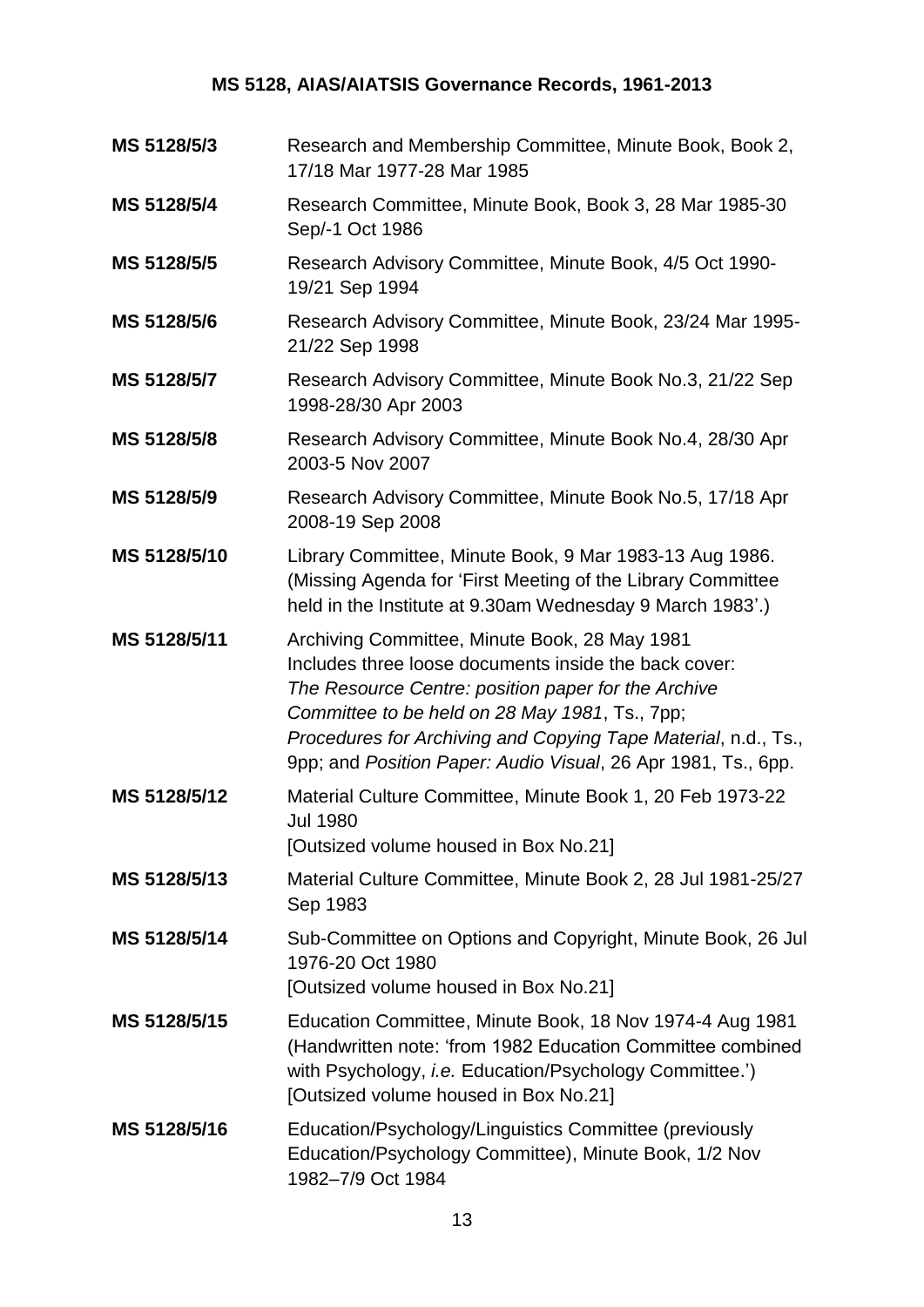| MS 5128/5/17 | Sites of Significance Committee, Minute Book, 11 Apr 1973-7<br>Aug 1981<br>(Loose in back of book is a photocopy of 'Sacred Sites', see<br>pp.96-98.)                                                                                                                                    |
|--------------|------------------------------------------------------------------------------------------------------------------------------------------------------------------------------------------------------------------------------------------------------------------------------------------|
| MS 5128/5/18 | Sites Steering Committee, Minute Book, 3 May 1982-3 Nov<br>1988                                                                                                                                                                                                                          |
| MS 5128/5/19 | Human Biology and Health Committee, Minute Book, 5 Feb<br>1973-7-9 Oct 1984                                                                                                                                                                                                              |
| MS 5128/5/20 | Aboriginal Advisory Committee, Minute Book, 4 Mar 1975-<br>20/21 Aug 1981                                                                                                                                                                                                                |
| MS 5128/5/21 | Advisory Committee for the Arts, Minute Book, 4/5 Apr 1963-<br>25/27 Sep 1984<br>[Outsized volume housed in Box No.22]                                                                                                                                                                   |
| MS 5128/5/22 | Arts Committee, Minute Book 2, 7/9 October 1984-8/9 Oct<br>1984                                                                                                                                                                                                                          |
| MS 5128/5/23 | Publications Committee, Minute Book, 16 Feb 1973-4 Mar 1977<br>[Outsized volume housed in Box No.22]                                                                                                                                                                                     |
| MS 5128/5/24 | Publications Committee, Minute Book 2, 18 Jul 1977-17 Jul<br>1981                                                                                                                                                                                                                        |
| MS 5128/5/25 | Publications Committee, Minute Book 3, 1 Sep 1980-25 Jun<br>1985                                                                                                                                                                                                                         |
| MS 5128/5/26 | Uranium Impact Project Steering Committee and Executive<br>Meetings, Minute Book, 1 Aug 1978 -4 May 1984<br>(One loose page for 'Minutes of the Meeting of the Planning<br>Committee on the Social Impact of Uranium Mining on the<br>Aboriginal in the Northern Territory, 1 Aug 1978.) |
| MS 5128/5/27 | Rock Art Meeting Minutes, 9 Sep 1986-29 Nov 1990                                                                                                                                                                                                                                         |
| MS 5128/5/28 | Museum Planning Committee, Minute Book, 16 Dec 1972-15<br><b>June1973</b>                                                                                                                                                                                                                |
| MS 5128/5/29 | Minutes of Traeger Park Sub-committee, Minute Book, 22 Feb<br>1978                                                                                                                                                                                                                       |
| MS 5128/5/30 | Research Administration/Regionalisation Committee, Minute<br>Book, 26 Mar 1984<br>(Note – discusses Return of Material to Aboriginal<br>communities.)                                                                                                                                    |
| MS 5128/5/31 | Social Anthropology Committee, 27 Feb 1973-15 Aug 1980<br>[Outsized volume housed in Box No.22]                                                                                                                                                                                          |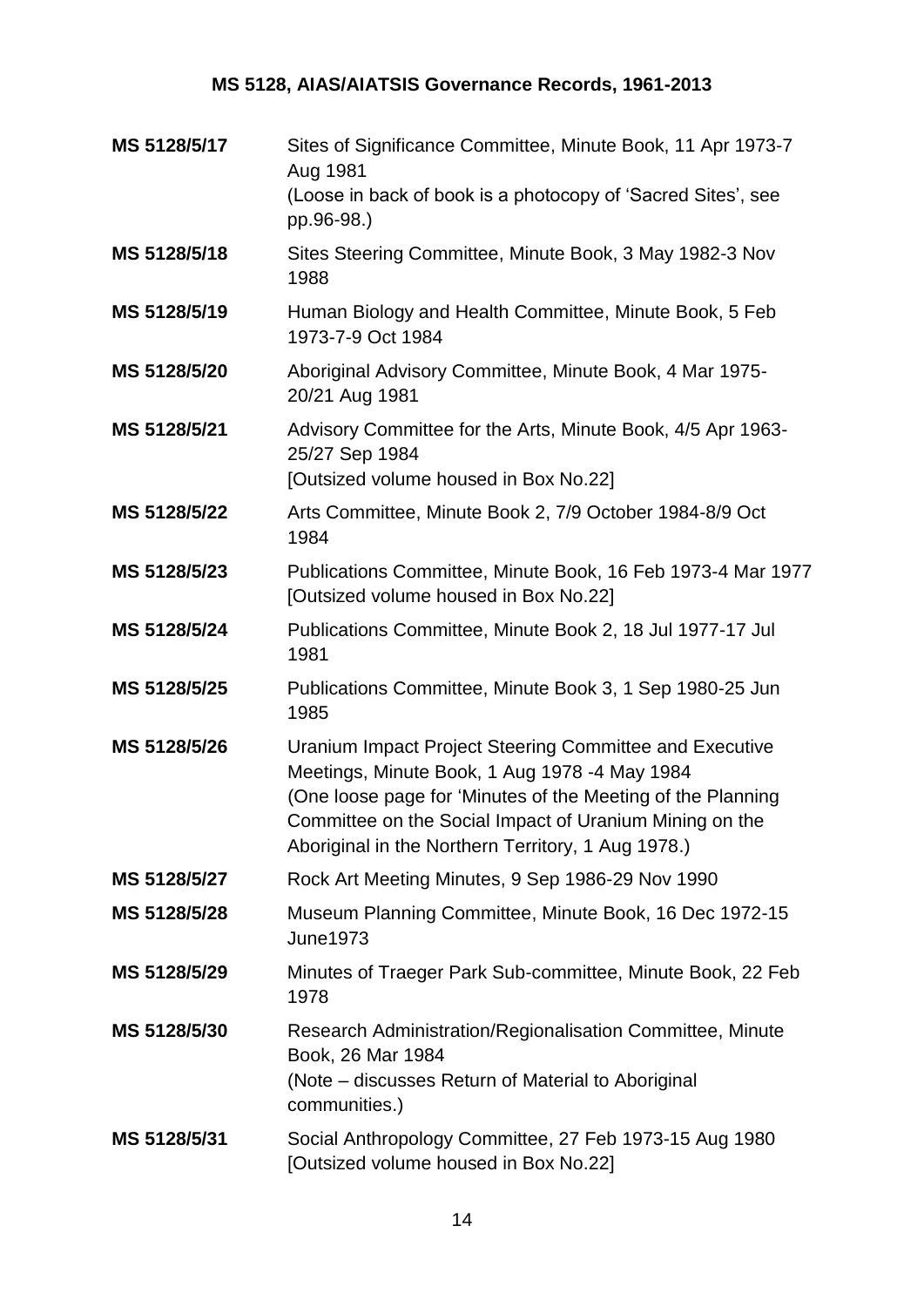| MS 5128/5/32 | Social and Cognitive Anthropology, Social and Cultural<br>Anthropology Committee (formerly Social and Cognitive<br>Anthropology Committee), Minute Book, 23 Jul 1981-7/9 Oct<br>1984<br>(Missing - agenda for meeting of the Social Anthropology<br>Committee held 23 & 24 Jul 1981.)                                                                                                      |
|--------------|--------------------------------------------------------------------------------------------------------------------------------------------------------------------------------------------------------------------------------------------------------------------------------------------------------------------------------------------------------------------------------------------|
| MS 5128/5/33 | - Mining and Preservation of Aboriginal Antiquities and Sites,<br>Minute Book, 16 Feb 1973-25 Sep 1973, and<br>- loose AIAS folder with minutes and correspondence titled,<br>'A.I.A.S./Mining Committee'                                                                                                                                                                                  |
| MS 5128/5/34 | Advisory Committee on Linguistics, Minute Book, 23 Nov 1966-<br>25/27 Sep 1983                                                                                                                                                                                                                                                                                                             |
| MS 5128/5/35 | Pre-history Committee, Minute Book, 22 Feb 1973-3 Jul 1981<br>(Missing – agenda for meeting of the Prehistory Committee<br>held 3 Jul 1981, Doc. No. M81/2906'.) [Outsized volume<br>housed in Box No.26]                                                                                                                                                                                  |
| MS 5128/5/36 | Prehistory Committee, Minute Book 2, 3 Jul 1981-26 Sep 1983<br>(Missing – agenda for 'Prehistory Committee Meeting held 1-2<br>November 1982'.) Loose M86/3187, 'Report of Prehistory<br>Workshop, 14 May 1986', at back of volume.                                                                                                                                                        |
| MS 5128/5/37 | Psychology Advisory Committee, Minute Book, 21 Sep 1973-24<br>Aug 1981.<br>A handwritten note on the last page of the minute book records,<br>'from 1982 Psychology Committee now combined with<br>Education Committee, i.e. Education/ Psychology Committee'.<br>(Missing – agenda for meeting of the Psychology Committee<br>held 24 Aug 1981.)<br>[Outsized volume housed in Box No.26] |
| MS 5128/5/38 | Ecology Advisory Committee, Minute Book, 27 Nov 1973-28<br>Sep 1977<br>(Loose page with hand written notes inserted.) [Outsized<br>volume housed in Box No.26]                                                                                                                                                                                                                             |
| MS 5128/5/39 | History Committee, Minute Book, 24 Aug 1981-7/9 Oct 1984                                                                                                                                                                                                                                                                                                                                   |
| MS 5128/5/40 | Film Production Advisory Committee, Minute Book, 7 Jun 1966-<br>13 Mar 1973<br>(Minutes of meeting held 25 Oct 1965 inserted inside of back<br>cover.)                                                                                                                                                                                                                                     |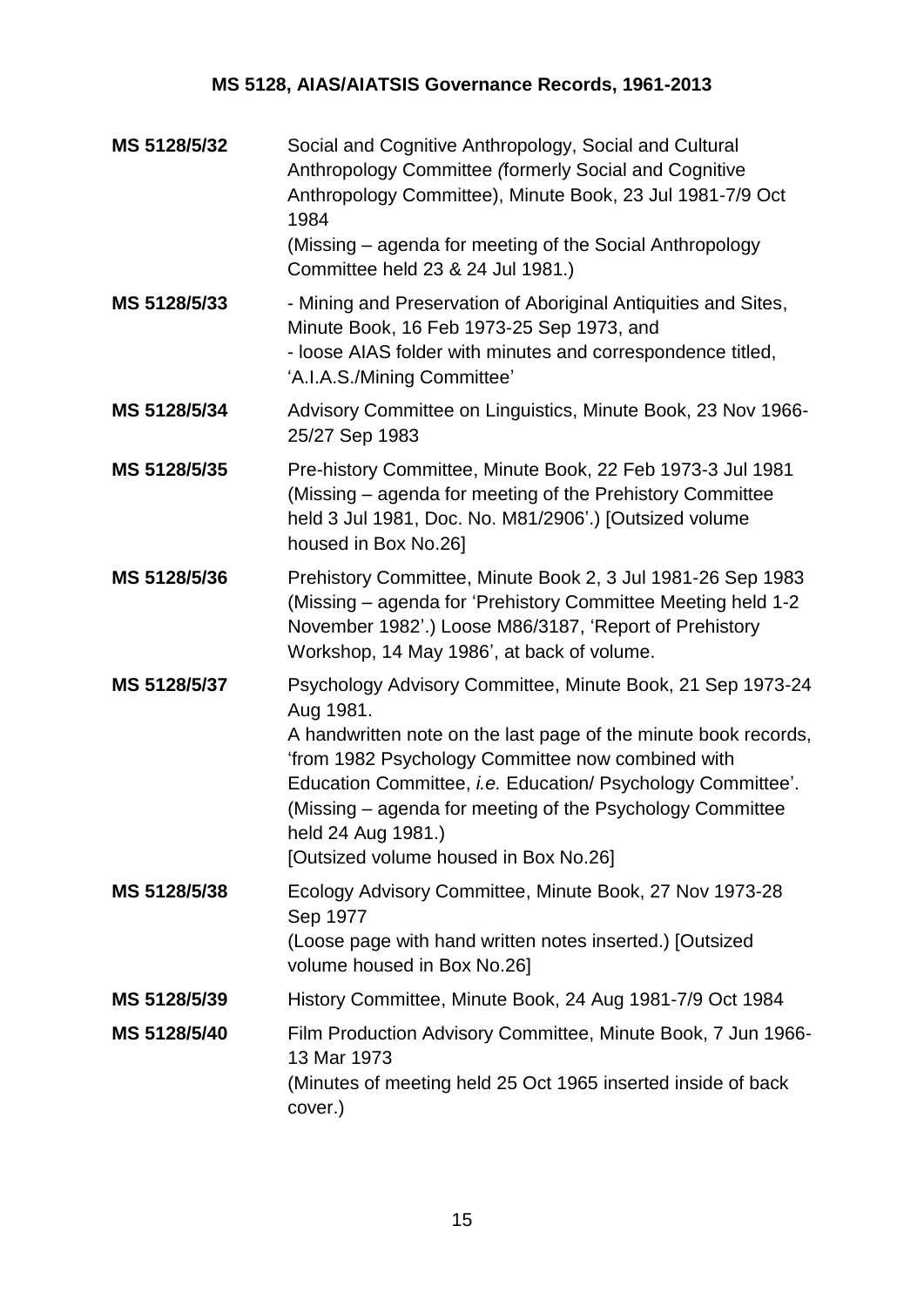**MS 5128/5/41** *Review Task Force 1982/3*, 20 Dec 1982-17 Feb 1983 (Includes press cutting, 'Canberra has role training Aborigines for workforce', The Canberra Times, 21 Feb 1983.)

#### **[Back to top](#page-0-0)**

<span id="page-15-0"></span>**Series 6 Staff Meetings, Dec 1972**

**Items**

- **MS 5128/6/1** Staff Meetings 7 December 1972 oose at the back of book All Staff memo, 20 Dec 1972.)
- <span id="page-15-1"></span>**Series 7 Ministerial briefings, 2005-2013**

**Items**

- **MS 5128/7/1** Ministerial Briefings, 2005
- **MS 5128/7/2** Ministerial Briefings, 2006
- **MS 5128/7/3** Ministerial Briefings, 2007
- **MS 5128/7/4** Ministerial Briefings, 2008
- **MS 5128/7/5** Ministerial Briefings, 2009
- **MS 5128/7/6** Ministerial Briefings, 2010
- **MS 5128/7/7** Ministerial Briefings, 2011
- **MS 5128/7/8** Ministerial Briefings, 2011-2013
- **MS 5128/7/9** Ministerial Briefings, 2011-2013

**[Back to top](#page-0-0)**

<span id="page-15-2"></span>**Series 8 Indexes to Executive documents**

**Items**

| MS 5128/8/1 | Document Numbers Book, Vol.1: Executive Documents<br>Nos.63/1 - E78/2362, 25 Mar 1963-1978 |
|-------------|--------------------------------------------------------------------------------------------|
| MS 5128/8/2 | Document Numbers Book, Vol.2: Executive Documents<br>Nos.E79/2374 - M2009/5340, 1979-2009  |
| MS 5128/8/3 | Subject card index to Executive Documents, A-Z, in card file<br>box, 1963-1997             |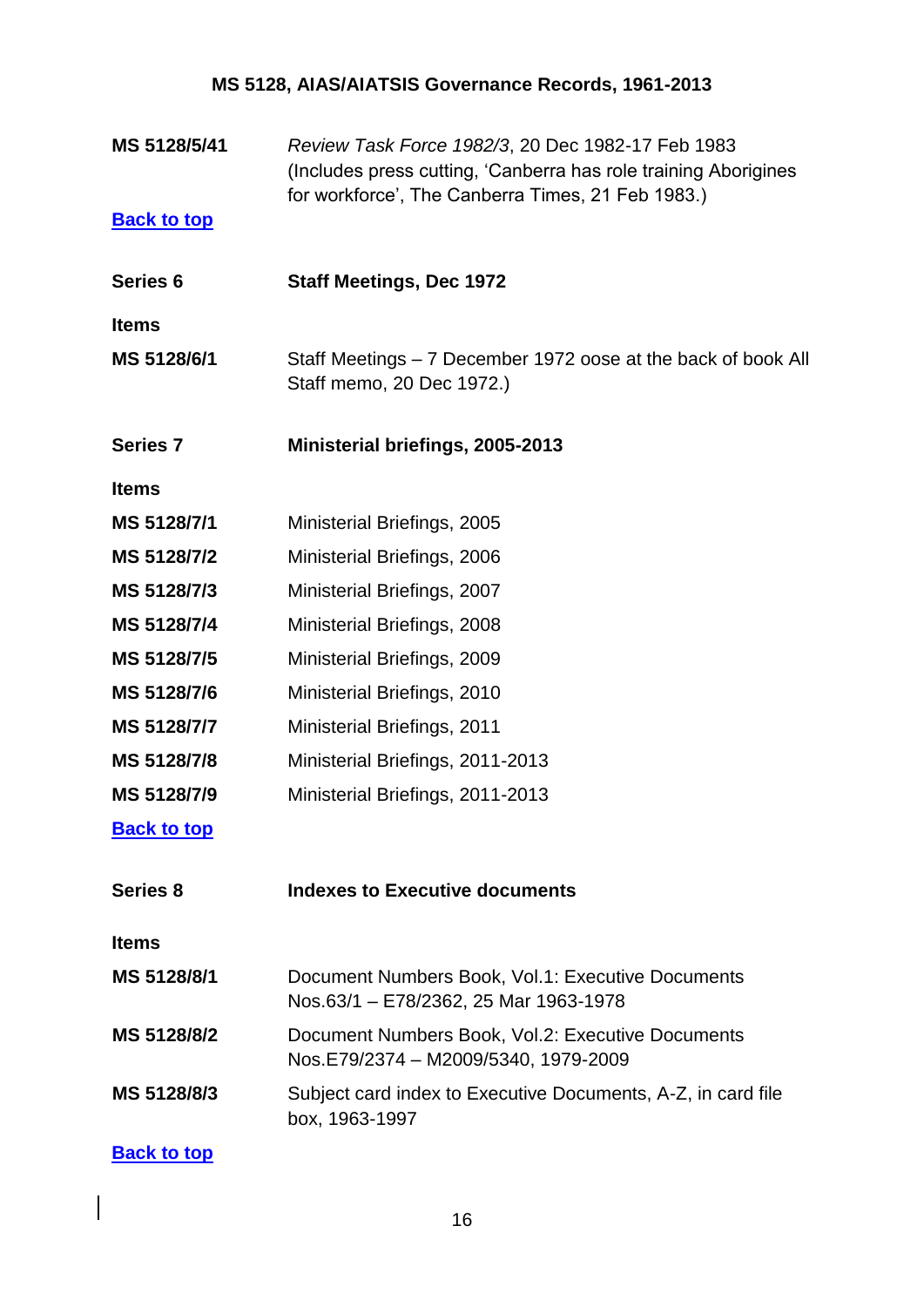#### **Series 9 Executive documents**

These documents were arranged by Jacquie Lambert roughly in document number and date order. They have been slightly re-arranged as precisely as possible by document number and in chronological order from the oldest to the most recent. Photocopies of the Loeff's box labels in which the documents were originally housed have been retained for reference at MS 5128/9/34.

| MS 5128/9/1      | Executive documents 1965,<br>65/Min.EC5, 65/MinEC5, 65/Min 23 and unnumbered draft<br>minutes, Jun-Nov 1965 includes:<br>Recommendations of the Conference on Prehistoric<br>Monuments and Antiquities, n.d., Ts., 3pp.  |
|------------------|--------------------------------------------------------------------------------------------------------------------------------------------------------------------------------------------------------------------------|
| MS 5128/9/2      | Executive documents 1966,<br>M66/363-M66/489, includes:<br>AIAS profile, 1966, Ts., 2pp.                                                                                                                                 |
| MS 5128/9/3      | Executive documents 1967,<br>M67/519 - M67/635, Jan-Oct 1967                                                                                                                                                             |
| MS 5128/9/4      | Executive documents 1968,<br>M68/691 - M68/761, Mar-Nov 1968                                                                                                                                                             |
| MS 5128/9/5      | Executive documents 1969,<br>M69/789 - M6/879, Feb-Nov 1969                                                                                                                                                              |
| MS 5128/9/6      | Executive documents 1970,<br>M67/917 - M67/1021, Feb-Nov 1970                                                                                                                                                            |
| MS 5128/9/7      | Executive documents 1971,<br>M71/1048 - M72/1195, Jan-Dec 1971                                                                                                                                                           |
| MS 5128/9/8      | Executive documents 1972,<br>M72/1235 - M73/1302, Mar-Dec 1972                                                                                                                                                           |
| MS 5128/9/9      | Executive documents 1973,<br>M73/1364 - M74/1493, Feb-Dec 1973, including:<br>Oct 73 Meeting Application for Grant for Documentary Film<br>٠<br>Production and<br>Oct 73 Meeting Application for Salvation Archaeologist |
| MS 5128/9/10     | Executive documents 1974,<br>A74/1522 - M74/1636, Feb-Nov 1974                                                                                                                                                           |
| MS 5128/9/11/Pt1 | Executive documents 1975,<br>M75/1707 - M75/1825, Jan-Sep 1975, including:<br>Draft Forecast Estimates - 1976/77 - 1978/79,                                                                                              |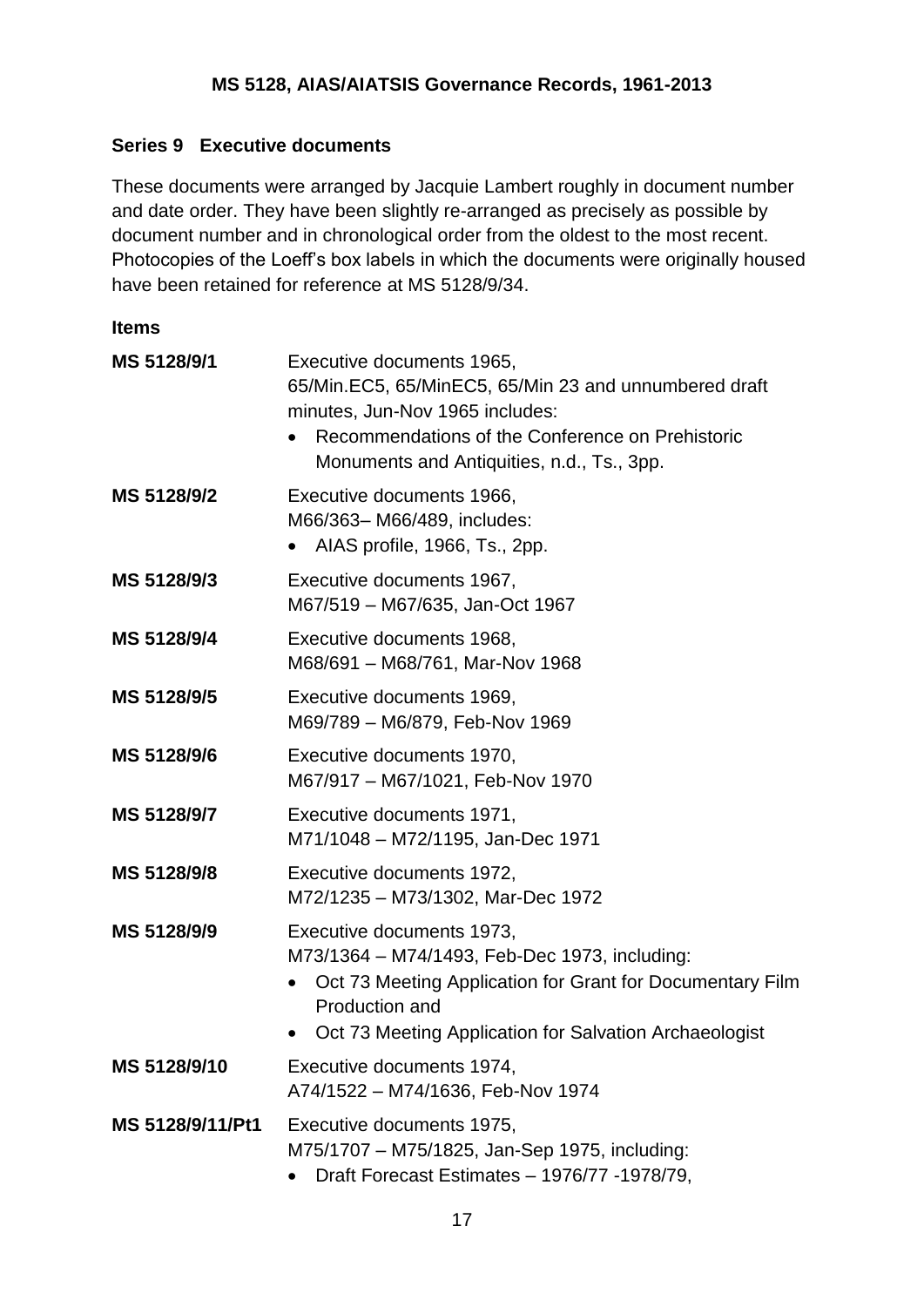|                  | Notes on Forecast Estimates 1976/77 to 1978/79                                                                                                                                                                                |
|------------------|-------------------------------------------------------------------------------------------------------------------------------------------------------------------------------------------------------------------------------|
| MS 5128/9/11/Pt2 | Executive documents 1975,<br>M75/1826 - M75/1898, Sep-Dec 1975                                                                                                                                                                |
| MS 5128/9/12     | Executive documents 1976,<br>M76/1920 - M77/2100, Jan-Dec 1976                                                                                                                                                                |
| MS 5128/9/13     | Executive documents 1977,<br>M77/2105 - M72/197, Feb-Jun 1977                                                                                                                                                                 |
| MS 5128/9/14     | Executive documents 1978,<br>M78/2212 - M78/2370, Feb-Nov 1978                                                                                                                                                                |
| MS 5128/9/15     | Executive documents 1979,<br>M79/2396 - M79/2574, Mar-Oct 1979                                                                                                                                                                |
| MS 5128/9/16/Pt1 | Executive documents 1980,<br>M80/2091 - M80/2747, Jul-Oct 1980                                                                                                                                                                |
| MS 5128/9/16/Pt2 | Executive documents 1980,<br>M80/2091 - M80/2747, Oct-Dec 1980,<br>including an unnumbered Council meeting agenda                                                                                                             |
| MS 5128/9/17/Pt1 | Executive documents 1981,<br>M81/2781 - M81/2921, Feb-Oct 1981,<br>including an unnumbered Research and Membership<br>Committee meeting agenda                                                                                |
| MS 5128/9/17/Pt2 | Executive documents 1981,<br>M81/2925 - M82/2945, Nov-Dec 1981                                                                                                                                                                |
| MS 5128/9/18/Pt1 | Executive documents 1982,<br>M82/2315 - M82/2955, Jun-Feb 1982,<br>including an unnumbered and undated part of a document (p.2)<br>and a table of details of Council members (5pp.), an Executive<br>Committee meeting agenda |
| MS 5128/9/18/Pt2 | Executive documents 1982,<br>M82/2979 - M82/2400, Mar-Jun 1982,<br>including an unnumbered Publications Subcommittee meeting<br>agenda                                                                                        |
| MS 5128/9/19/Pt1 | Executive documents 1983,<br>M83/2476 - M83/2660, Mar-Sep 1983                                                                                                                                                                |
| MS 5128/9/19/Pt2 | Executive documents 1983,<br>M83/2662 - M84/2815, Oct-Sep 1983                                                                                                                                                                |
| MS 5128/9/20/Pt1 | Executive documents 1984,<br>M84/2675 - M84/2817, Jun-Sep 1984                                                                                                                                                                |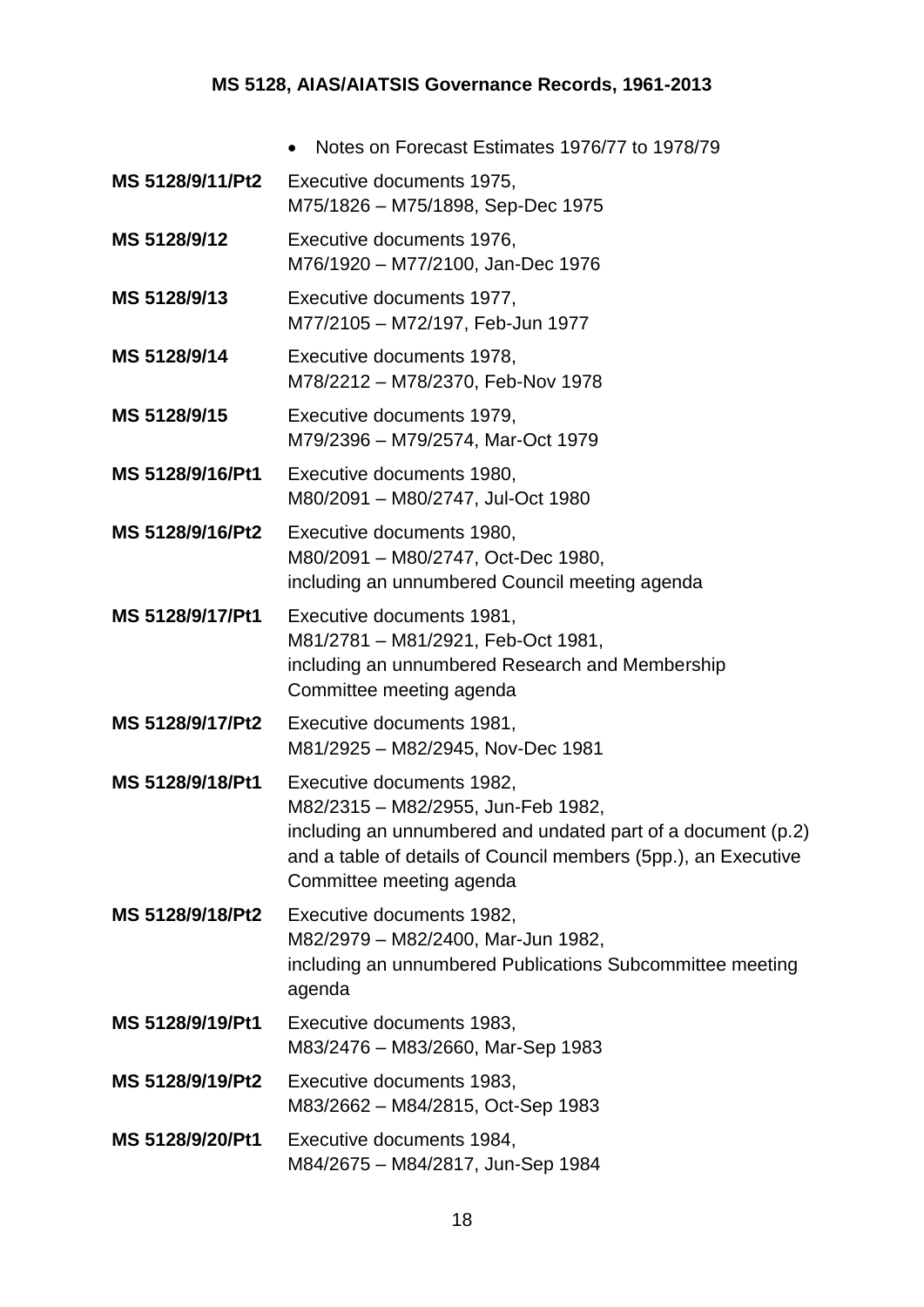| MS 5128/9/20/Pt2   | Executive documents 1984,<br>M82/2824 - M85/3006, Oct-May 1985                                                              |
|--------------------|-----------------------------------------------------------------------------------------------------------------------------|
| MS 5128/9/21       | Executive documents 1985,<br>M86/3063 - M86/3236, Feb-Dec 1986                                                              |
| MS 5128/9/22       | Executive documents 1986,<br>M79/2396 - M79/2574, Mar-Oct 1979                                                              |
| MS 5128/9/23       | Executive documents 1987,<br>M87/3274 - M87/3428, Feb-Dec 1987                                                              |
| MS 5128/9/24       | Executive documents 1988,<br>M88/3441 - M88/3634, Jan-May 1988                                                              |
| MS 5128/9/25       | Executive documents 1989,<br>M89/3691 - M89/3837, Feb-Dec 1989                                                              |
| MS 5128/9/26       | Executive documents 1990,<br>M90/3876 - M91/4121, Feb-Mar 1991                                                              |
| MS 5128/9/27       | Executive documents 1991,<br>M91/4122 - M91/4295, Mar-Dec 1991                                                              |
| MS 5128/9/28       | Executive documents 1992<br>M92/4370 - M92/4497, Mar-Dec 1992                                                               |
| MS 5128/9/29       | Executive documents 1993,<br>M93/4568 - M93/4701, Mar-Dec 1993                                                              |
| MS 5128/9/30       | Executive documents 1994,<br>M94/4784 - M94/4912, Mar-Oct 1994                                                              |
| MS 5128/9/31       | Executive documents 1995,<br>M95/4978 - M95/5086, Mar-Dec 1995                                                              |
| MS 5128/9/32       | Executive documents 1996<br>M96/5145 - M96/5256, Feb-Dec 1996                                                               |
| MS 5128/9/33       | Executive documents 1997,<br>M97/5253 - M97/5262, May-April 1997                                                            |
| MS 5128/9/34       | Photocopies of the labels on the Loeff's boxes initially housing<br>this series' documents, retained for reference purposes |
| <b>Back to top</b> |                                                                                                                             |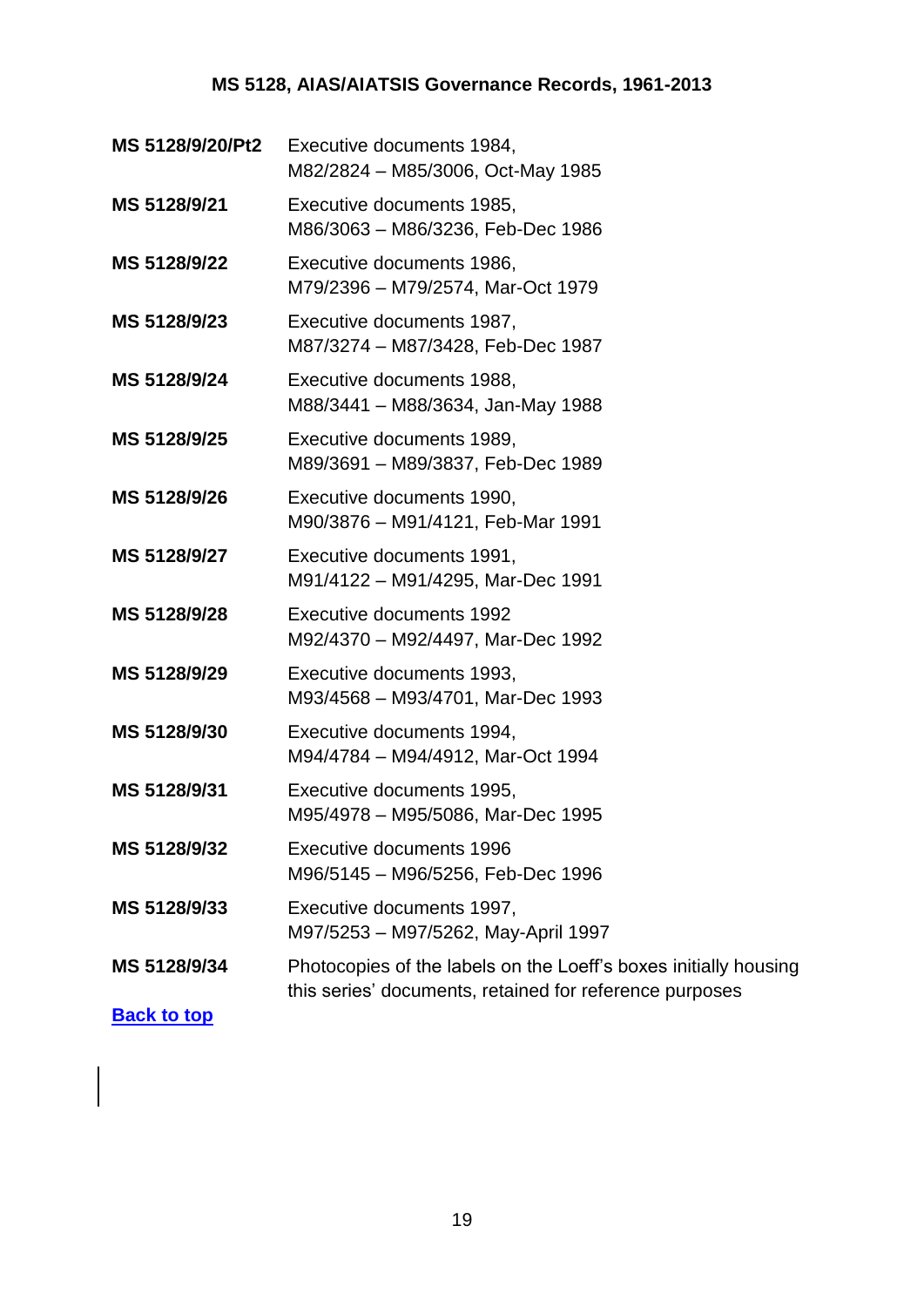#### <span id="page-19-0"></span>**Series 10 Supplementary records**

These records were gathered by Jacquie Lambert to assist with writing her administrative history of the Institute. They were originally co-located with the Executive documents (Series 9).

#### **Items**

| MS 5128/10/1/1-4 | Australian Institute of Aboriginal Studies, Annual Report,<br>1985/86-1988/89<br>4 vols.                                                                      |
|------------------|---------------------------------------------------------------------------------------------------------------------------------------------------------------|
| MS 5128/10/2/1-6 | Australian Institute of Aboriginal and Torres Strait Islander<br>Studies, Annual Report, 1989/90-1995/96<br>6 vols.                                           |
| MS 5128/10/3     | Australian Institute of Aboriginal and Torres Strait Islander<br>Studies, Annual Report, 1998/99                                                              |
| MS 5128/10/4     | Australian Institute of Aboriginal and Torres Strait Islander<br>Studies, Human Resource Development Plan, 1999 - 2001,<br>Aug 1999<br>18pp., bound           |
| MS 5128/10/5     | Patrick Dodson, The Wentworth Lecture 2000 – Beyond the<br>mourning gate – dealing with unfinished business, AIATSIS,<br>May 2000<br>18pp., illus.            |
| MS 5128/10/6     | Australian Institute of Aboriginal and Torres Strait Islander<br>Studies, Workplace Diversity Program, 1998-2001, August<br>1998                              |
| MS 5128/10/7     | Australian Institute of Aboriginal and Torres Strait Islander<br>Studies, Institute News, December 1999, May 2000, November<br>2000, June 2001, December 2001 |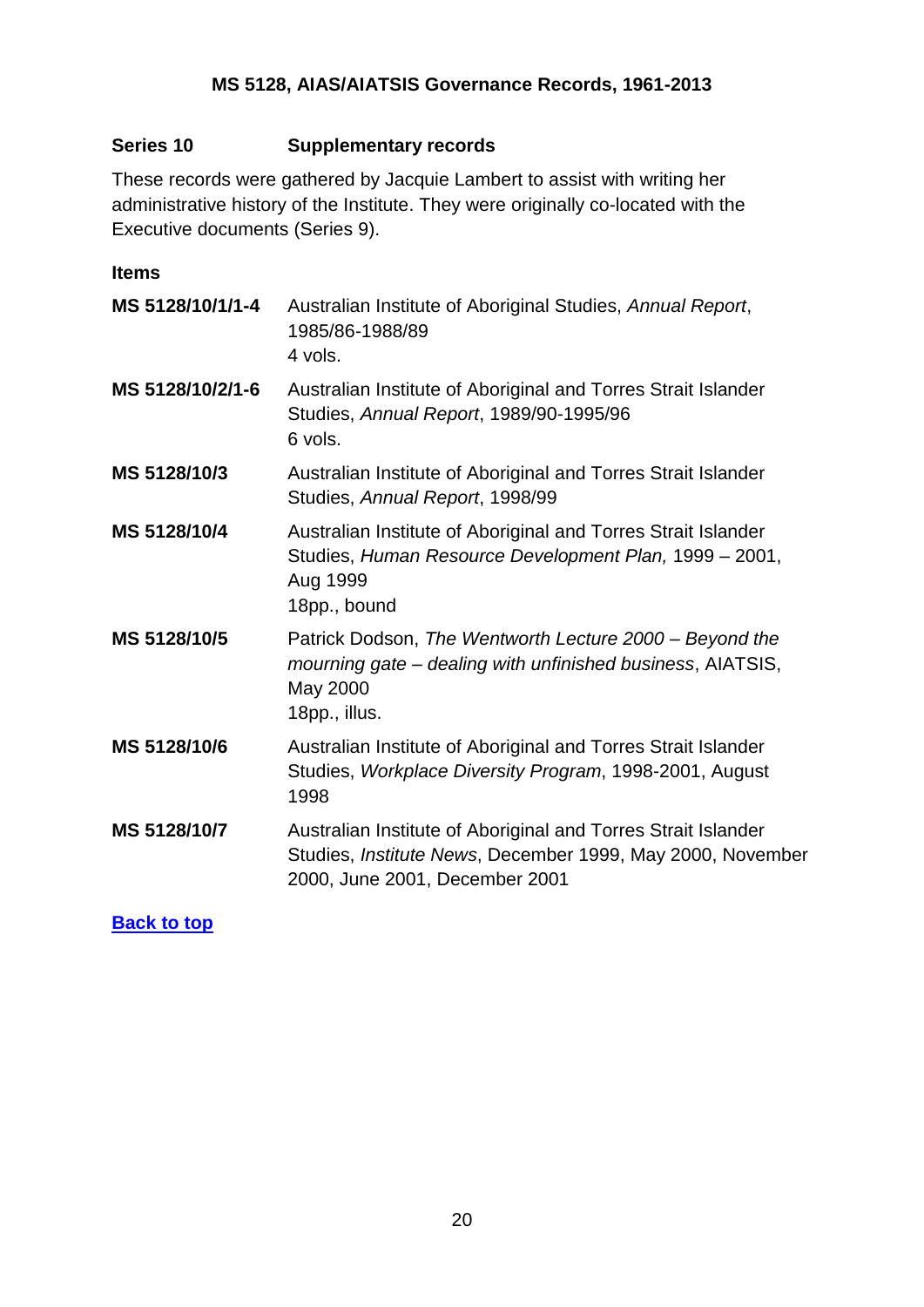## <span id="page-20-0"></span>**BOX LIST**

| <b>Series</b> | <b>Items</b>   | <b>Box</b>       |
|---------------|----------------|------------------|
| Series 1      | $1 - 3$        | $\mathbf 1$      |
| Series 2      | $1 - 2$        | 1                |
| Series 3/1    | $\mathbf{1}$   | $\overline{2}$   |
|               | $\overline{2}$ | $\sqrt{3}$       |
|               | $\mathfrak{S}$ | 4                |
|               | $4 - 5$        | 5                |
|               | $6 - 7$        | 6 (heavy)        |
|               | $8-9$          | $\overline{7}$   |
|               | $10 - 11$      | 8 (heavy)        |
|               | $12 - 13$      | $\boldsymbol{9}$ |
| Series 3/2    | $1 - 4$        | 37               |
|               | 5-8 Pt 1       | 38               |
|               | 8 Pt 2-13 Pt 1 | 39               |
|               | 13 Pt 2-17     | 40               |
|               | 18-20          | 41               |
|               | $21 - 22$      | 42               |
| Series 4      | 1              | 10               |
|               | $2 - 3$        | 11               |
|               | $4 - 5$        | 12               |
| Series 5      | $1 - 2$        | 13               |
|               | $\mathfrak{S}$ | 14               |
|               | $4 - 5$        | 15               |
|               | $6 - 7$        | 16               |
|               | $8-9$          | 17               |